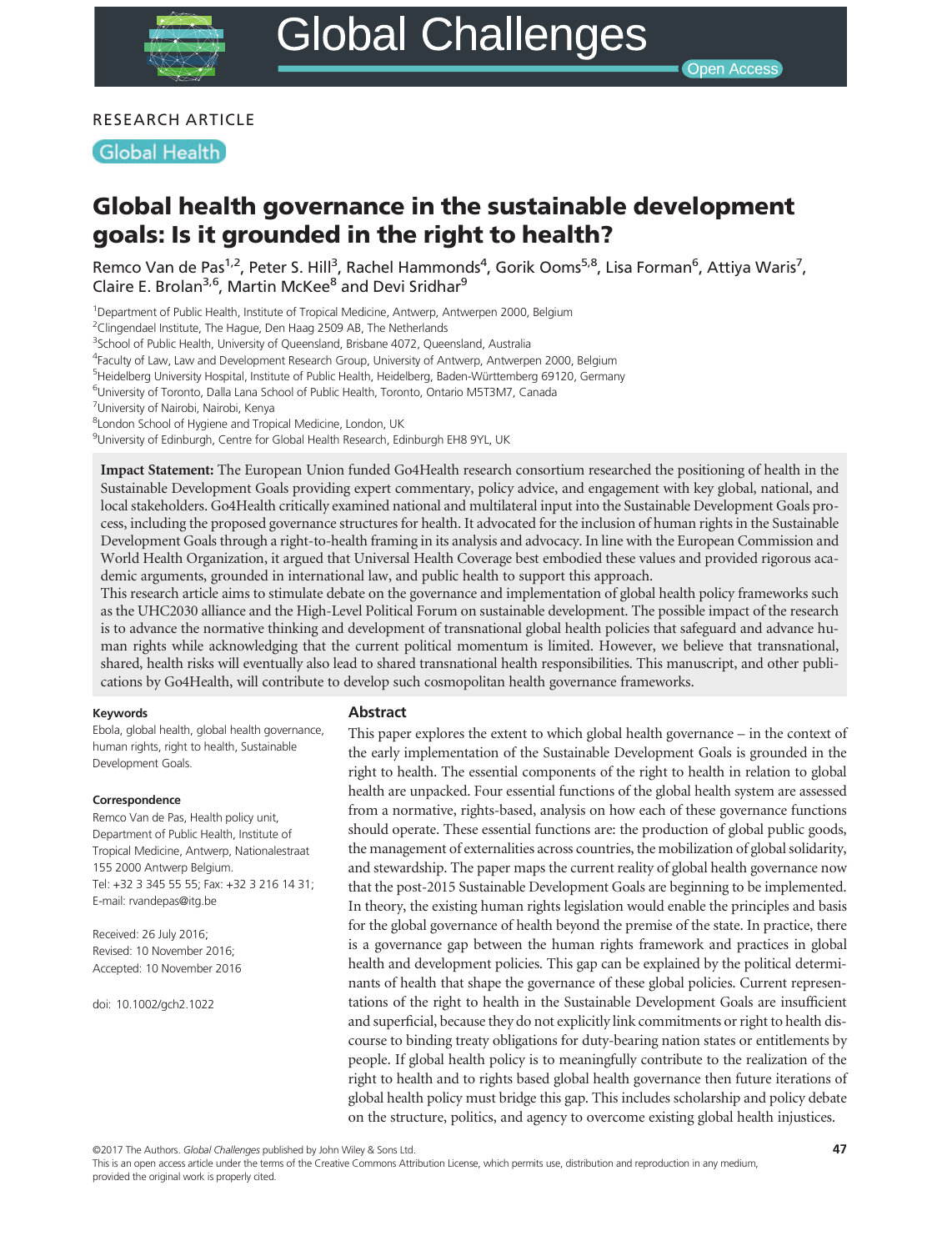Impact Box: From 2012 to 2016, the EU funded Goals and Governance for Global health (Go4Health) research consortium— [\(http://www.go4health.](http://www.go4health.eu/) [eu/](http://www.go4health.eu/)) — researched the positioning of health in the Sustainable Development Goals (SDGs), providing expert commentary, policy advice and engagement with key global, national and local stakeholders. Go4Health included 13 institutions, distributed between the Global North and South, including academic institutions and non-governmental organizations (NGOs) and spanning 5 global regions. Go4Health researchers explored the health priorities of marginalized communities through multiple community consultations in different regions of the world and critically examined national and multilateral input into the SDG process, including the proposed governance structures for health. Importantly for European values, it advocated for the inclusion of human rights in the SDGs, through a right-to-health framing in its analysis and advocacy. In line with the European Commission and World Health Organization, it argued that Universal Health Coverage (UHC) best embodied these values and provided rigorous academic arguments, grounded in international law and public health, to support this approach. The strength of the Go4Health collaboration arose from its blend of institutional diversity (academics and NGOs) regional diversity and rich multidisciplinary dialogue— combining public health, economics, health systems and policy analysis, international relations, international law and human rights. The policy literature and debate around the SDGs has been substantially shaped by Go4Health's substantial academic output, including publications and participation at multiple conferences. In terms of metrics, Go4Health was extremely productive, with more than 50 peer reviewed articles published from its research which provide evidence for decision makers, researchers and funders to advance on their SDG promises in the coming years.

This research article is one of the final papers produced by Go4Health. Through a global health systems framework it analysis whether global health policies as part of the SDGs includes human rights considerations and provides recommendations for governance arrangements in the implementation of the SDGs. This research aims to stimulate policy debate on the governance and implementation of global health policy frameworks such as the UHC2030 alliance and the High-Level Political Forum on sustainable development. The possible impact of the research is to advance the normative thinking and development of transnational global health policies that safeguard and advance human rights while acknowledging that the current political momentum is limited. However, we believe that transnational, shared, health risks will eventually also lead to shared transnational health responsibilities. This manuscript, and other publications by Go4Health, will contribute to develop such cosmopolitan health policy frameworks.

# Introduction

As governments pursued the Millennium Development Goals (MDGs), the idea of global health featured increasingly in health policy literature. Academic debate has sought to define it, differentiating it from international health (Koplan et al., 2009; Fried et al., 2010), to assert its position within a public health epistemology (Brown et al., 2006), to argue for its distinctive complexity (Hill, 2011), and to contest its framing as a recent and novel phenomenon (Fidler, 2001). During this time, its use has increased exponentially, being used by public and private stakeholders, in networks and alliances, and diverse relationships, leading Kickbusch and Szabo to characterize it as a "global public health domain" (Kickbush & Szabo, 2014), with key health challenges faced by the international community being recast as issues of governance rather than disease (Kickbusch, 2006).

The management of this rich interdependence of actors, networks, and interfaces demands fresh imagining of governance. Fidlerˈs inclusive definition of global health governance as "the use of formal and informal institutions, rules, and processes by states, intergovernmental organizations, and non-state actors to deal with challenges to health that require cross-border collective action to address effectively" (Fidler, 2010), has been parsed further by Kickbusch and Szabo (Kickbush & Szabo, 2014). They distinguish three global health governance concepts:

- global health governance, focussing on institutions and processes of global governance with an explicit health mandate such as the World Health Organization (WHO) or the Global Fund to fight AIDS, Tuberculosis, and Malaria (Global Fund);
- global governance for health, that embraces institutions and processes with direct or indirect impact, including the

United Nations (UN), and the World Trade Organization (WTO); and

• governance for global health, referring to the mechanisms and institutions created at national and regional levels to support global health governance (Frenk & Moon, 2013).

But, as Frenk and Moon point out: "Global governance is distinct from national governance in one critical respect: there is no government at the global level." (Frenk & Moon, 2013) There is a largely unchallenged acceptance of the Westphalian arrangement of populations into nation states, but as of yet no equivalent consensus around a "hierarchical political authority, or world government" with authority over them (Fidler, 2010).

If there were such a government, Owen Barder would characterize it as a failed state – as he did in a recent presentation to the London School of Economicsˈ Diplomacy Commission:

no rule of law with no institutions to set or enforce rules, and no way to agree and enforce contracts… no mechanism to raise money for, or to deliver effectively, public goods such as clean air, law and order, financial stability, public infrastructure, research and development or disease surveillance… a winner-takes-all economy… with no collective insurance for its citizens against natural disasters, and in which inequality is allowed to grow to the extent where the rich have to wall themselves off from the poor (Barder, 2014).

The critique is not without substance. Yet, however imperfect, the nation-state remains the primary locus of political legitimacy and the pursuit of justice. Indeed, as the recent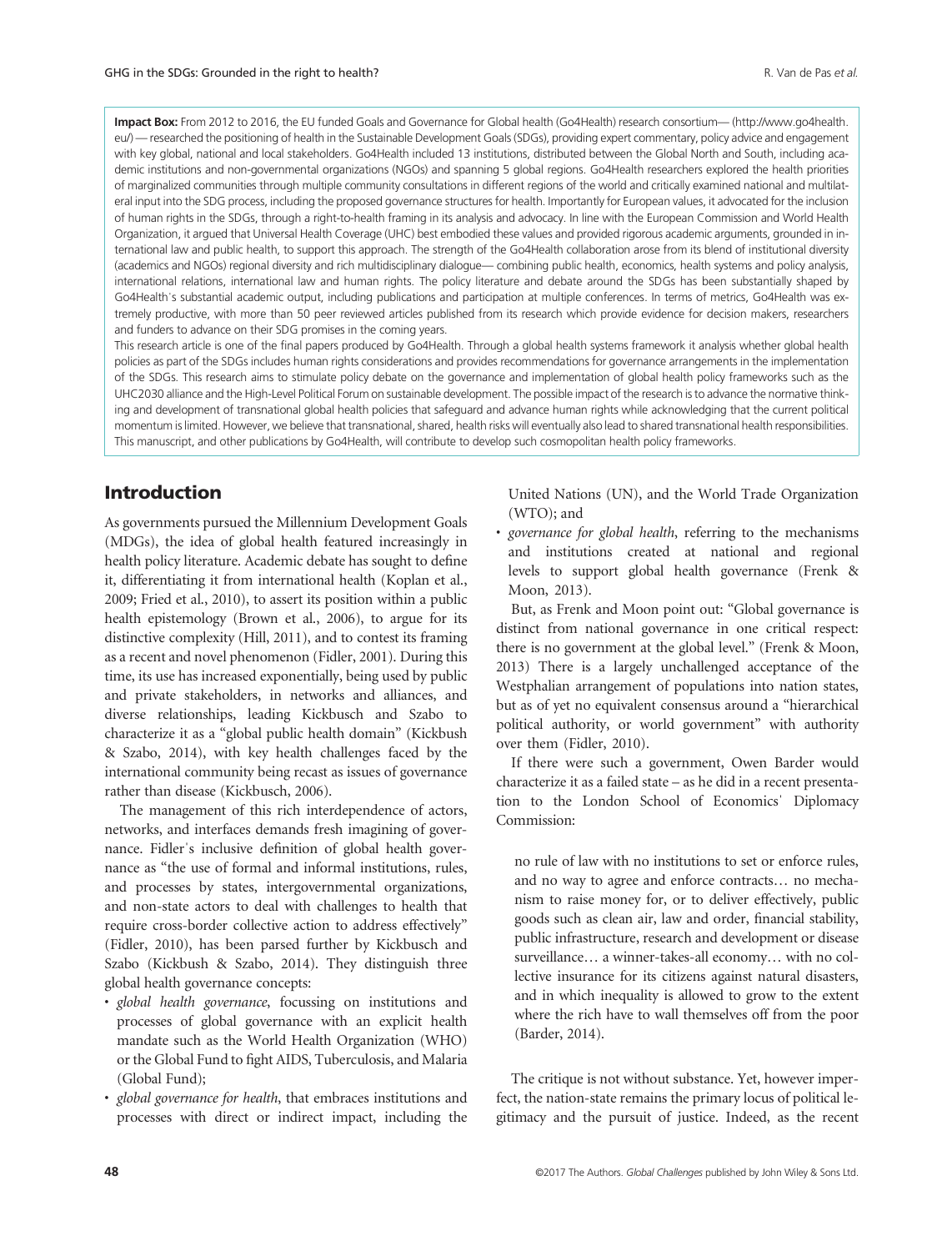referendum on the United Kingdomˈs EU membership, as well as the growth of anti-European parties in France and other parts of Europe shows, there is evidence of a retreat from supranational structures.

Thomas Nagel has argued that the path from global anarchy – the absence of global authority – to global justice will not always be equitable (Nagel, 2005). It is through the expansion of complex multilateral networks and supranational arrangements between those states, initially pursuing common interests rather than altruistic sacrifice, that global governance arrangements will become institutionalized. To apply this to global health: it is likely that the global institutions that emerge may lack legitimacy, and by prioritizing the interests of its major funders (both states and non-states) may distort distributive justice – a key critique of global health philanthropists or global public private initiatives for health (Stuckler et al., 2011). The moral and public imperative will be to democratize and hold accountable such institutions in order to enhance their legitimacy (Stuckler et al., 2011).

It is in this context that Frenk and Moon identified four essential functions of the global health system, that we will argue, parallel several key functions of the state: the production of global public goods, the management of externalities across countries, the mobilization of global solidarity, and stewardship (Fidler, 2010). With the recent UN acceptance of the Sustainable Development Goals  $(SDGs)$ ,<sup>1</sup> governance of that global health system is increasingly important. The SDGs are universal in nature, integrating economic and social development, and environmental change, with broad implications for global health. Sustainable Development Goal 3 (SDG 3) "Ensure healthy lives and promote well-being for all at all ages" extends its claim from the unfinished agenda of the MDGs to include additional communicable disease targets, but also to address non-communicable disease, mental health and well-being, motor-vehicle trauma, and the health consequences of environmental pollution. In fact, SDG 3 arguably embraces all the dominant contributors to the global burden of disease (Global Burden of Disease Study 2013 Collaborators, 2015). This near comprehensive scope, with its increasing engagement with sustainable change in other sectors, the demands SDG 3 sets for all states, and the demand for solidarity between them – makes the achievement of a system of global governance for health an imperative.

In our research, examining the positioning of health within the emerging post-2015 SDGs, the Go4Health (Goals and Governance for Health in the Post-2015 Agenda) research team has already argued that the global goal for health must be grounded in the right to health (Ooms et al., 2013). However, while the right to health may be implicit in the aspirations of Universal Health Coverage (UHC) (Ooms et al., 2014), the global health governance that will respond to the complex demands of the SDGs is yet to emerge.

In this paper, we will explore the extent to which global health governance – in the context of the early implementation of the SDGs – is grounded in the right to health. First, we will unpack the essential components of the right to health in relation to global health. We will then outline Frenk and Moonˈs four functions – reordered for the purposes of this analysis of global health governance, and considered in the light of the right to health – and conduct a normative analysis of how each of these governance functions should operate. We will then map the current reality of global health governance now that the post-2015 SDGs are beginning to be implemented – a picture that may share elements of Barderˈs caricature – pointing to the incremental but achievable steps that are needed as we launch onto "[t]he road to dignity by 2030: ending poverty, transforming lives and protecting the planet".<sup>2</sup>

# Defining the Right to Health in the Context of the SDGs

By the right to health, we are referring to the entitlement of all humans to organized efforts by society that promote and improve health and the corresponding obligations born by governments and the international community, as enshrined in international human rights law (Ooms et al., 2014). While several treaties have addressed the right to health, our primary reference is the International Covenant on Economic, Social and Cultural Rights (ICESCR) (United Nations General Assembly: International Covenant on Economic, Social and Cultural Rights, 1966). This is because of its broad endorsement by states and wider scope than treaties that focus on the right to health for specific groups – like the Convention on the Rights of the Child or the Convention on the Elimination of All Forms of Discrimination against Women. The ICESCR affirms "the right of everyone to the enjoyment of the highest attainable standard of physical and mental health" (article  $12(1)$ ) and the responsibility of every state "to take steps, individually and through international assistance and co-operation, especially economic and technical, to the maximum of its available resources, with a view to achieving progressively the full realization of" the right to health (article 2(1)) (United Nations Committee on Economic, Social and Cultural Rights, 2003). These articles have been interpreted to codify rights to both adequate health care and the underlying determinants of health, and to place corresponding obligations on governments to act on health at home and where

<sup>&</sup>lt;sup>1</sup>United Nations Sustainable Development Goals. UN: New York 2015. https://sustainabledevelopment.un.org/topics.

<sup>&</sup>lt;sup>2</sup>United Nations Secretary-General. The road to dignity by 2030: ending poverty, transforming lives and protecting the planet. Synthesis Report of the Secretary-General on the post-2015 sustainable development agenda. New York, United Nations, (2014). [http://www.un.org/ga/search/view\\_doc.asp?](http://www.un.org/ga/search/view_doc.asp?symbol=A/69/700&Lang=E) [symbol=A/69/700&Lang=E](http://www.un.org/ga/search/view_doc.asp?symbol=A/69/700&Lang=E).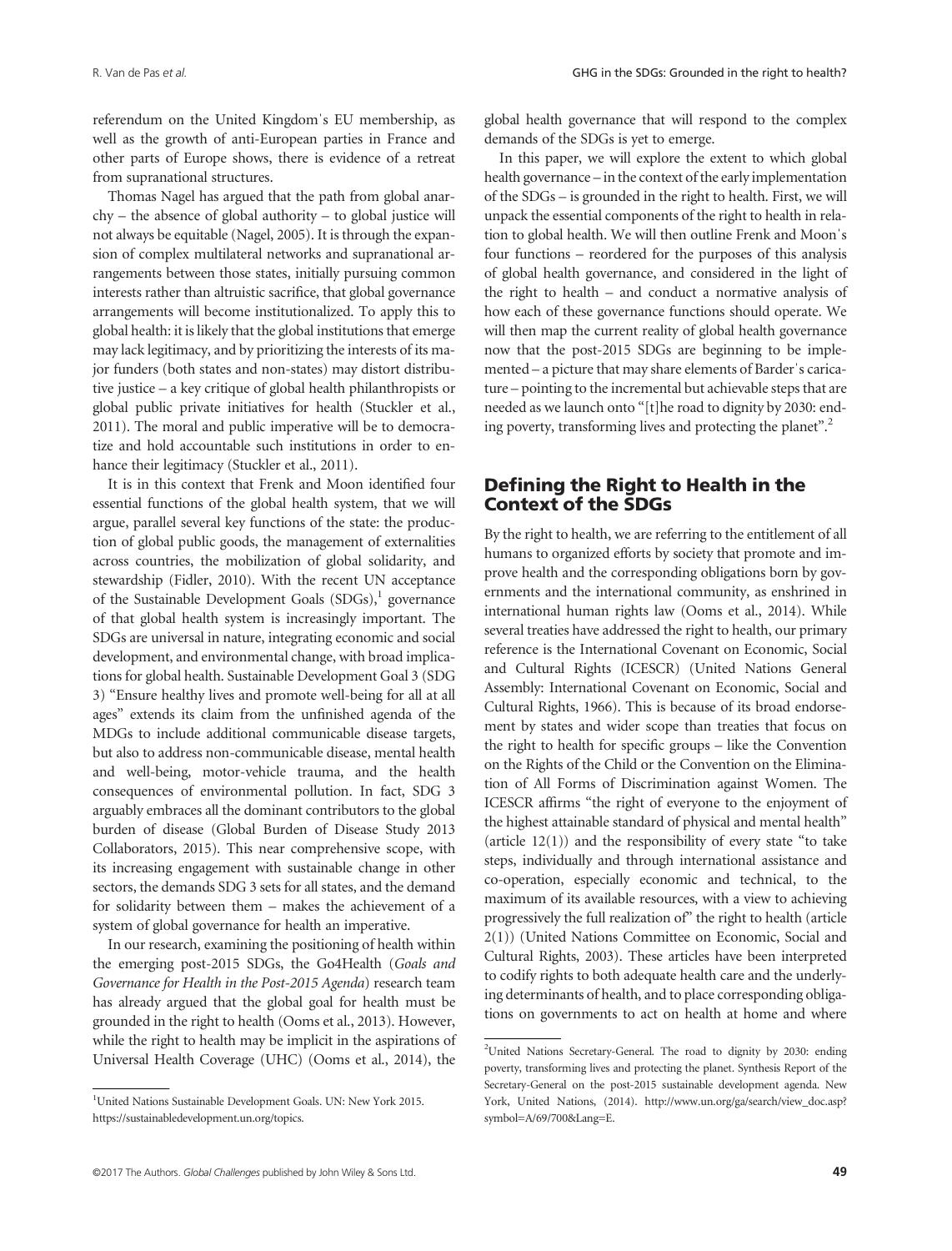able, abroad (United Nations Committee on Economic, Social and Cultural Rights, 2000).

A right to health framed global governance for health would need to ensure at least "minimum essential levels of each of the rights enunciated in the Covenant, including essential primary health care" – rights expressed in the proposed SDGs as the achievement of UHC "including financial risk protection, access to quality essential health care services, and access to safe, effective, quality and affordable essential medicines, and vaccines for all".<sup>1</sup> However, the right to health is not the only economic, social, or cultural right impacting on the SDGsˈ implementation, which also require realization of rights to water and sanitation, food, housing, education, and collectively, to development. This broader scope is exemplified by the content of the inter-related goals that are necessary for the implementation of the health goals: for instance, SDG 2 (End hunger, achieve food security, and improved nutrition and promote sustainable agriculture); SDG 4 (Ensure inclusive and equitable quality education and promote lifelong learning opportunities for all); SDG 6 (Ensure available and sustainable management of water and sanitation for all); SDG 11 (Make cities and human settlements inclusive, safe, resilient and sustainable); SDG 16 (Promote peaceful and inclusive societies for sustainable development, provide access to justice for all and build effective, accountable and inclusive institutions at all level); and SDG 17 (Strengthen the means of implementation and revitalize the global partnership for sustainable development).

# Four Functions for Global Health Governance in the Context of the SDGs: A Normative Right to Health Analysis

With their claim to universality, the SDGs do provide a framework within which global health is redefined in terms of the health of the global population, understood in terms of global interdependence. The absence of a world government does not obviate the need for global governance, although the form of that governance will clearly be different to the governance of nation states. To facilitate our analysis, we have re-ordered and adapted Frenk and Moonˈs four functions of the global health system (Frenk & Moon, 2013), building on the current functions of nation states that would allow the right to health to be achieved, and extrapolating them to global governance for health:

1. Stewardship provides "overall strategic direction to the global health system" (Frenk & Moon, 2013), and embodies in many ways the functions of the executive branch of the state: the establishment of norms, values, and rules that guide the development of policy and setting of priorities, the advocacy for global health across sectors and the convening of partnerships at global and regional level that might enable its achievement.

- 2. The production of global public goods is instrumental in progressively ensuring "the highest attainable standard of physical and mental health" (Frenk & Moon, 2013), and embodies and operationalises the policy concepts elucidated in the stewardship function. Arguably this parallels the functions of the legislative branch of the state, implementing policy with the resources mobilized domestically and through global solidarity. Frenk and Moon draw particular attention to knowledge-related public goods, research and development, standards and guidelines, comparative evidence, and analyses. We define global public goods more broadly, echoing Kickbuschˈs call for an expansive concept of global public goods for health (GPGH) which highlights health's "deep relation to human rights, equity and governance" noting they "all relate to the provision of GPGH" (Kickbusch, 2013).
- 3. The mobilization of global solidarity combines four major sub-functions: the shared financing of global health; capacity building and technical assistance; humanitarian interventions in crisis; and agency for the marginalized and dispossessed. This function parallels the role of the state in revenue raising through taxation and other means, coupled with resources provided by global partners, and its disbursement in the implementation of redistributive policies determined through its stewardship functions.
- 4. The management of externalities embraces those functions that contain the negative impact of decisions made by one state – or transnational body – on others. Frenk and Moon list the deployment of instruments such as surveillance systems, coordination mechanisms, and information channels essential for controlling international risk, but the exercise of sanctions – analogous to the judicial branch of the state, would need to find equivalence at the global level. In terms of stewardship, a Right to Health driven Global

Health Governance would align its goal with Article 12(1) ICESCR which recognizes "the right of everyone to the enjoyment of the highest attainable standard of physical and mental health" (United Nations General Assembly: International Covenant on Economic, Social and Cultural Rights, 1966). It would achieve this by taking incremental steps "to the maximum of its available resources, with a view to achieving progressively the full realization of the rights recognized in the present Covenant…" (United Nations General Assembly: International Covenant on Economic, Social and Cultural Rights, 1966). But it would define "minimum core obligations" from which this progressive realization would proceed, ensuring "the right of access to health facilities, goods and services on a non-discriminatory basis, especially for vulnerable or marginalized groups… access to the minimum essential food which is nutritionally adequate and safe, to ensure freedom from hunger to everyone… access to basic shelter, housing and sanitation, and an adequate supply of safe and potable water… [t]o provide essential drugs… [t]o ensure equitable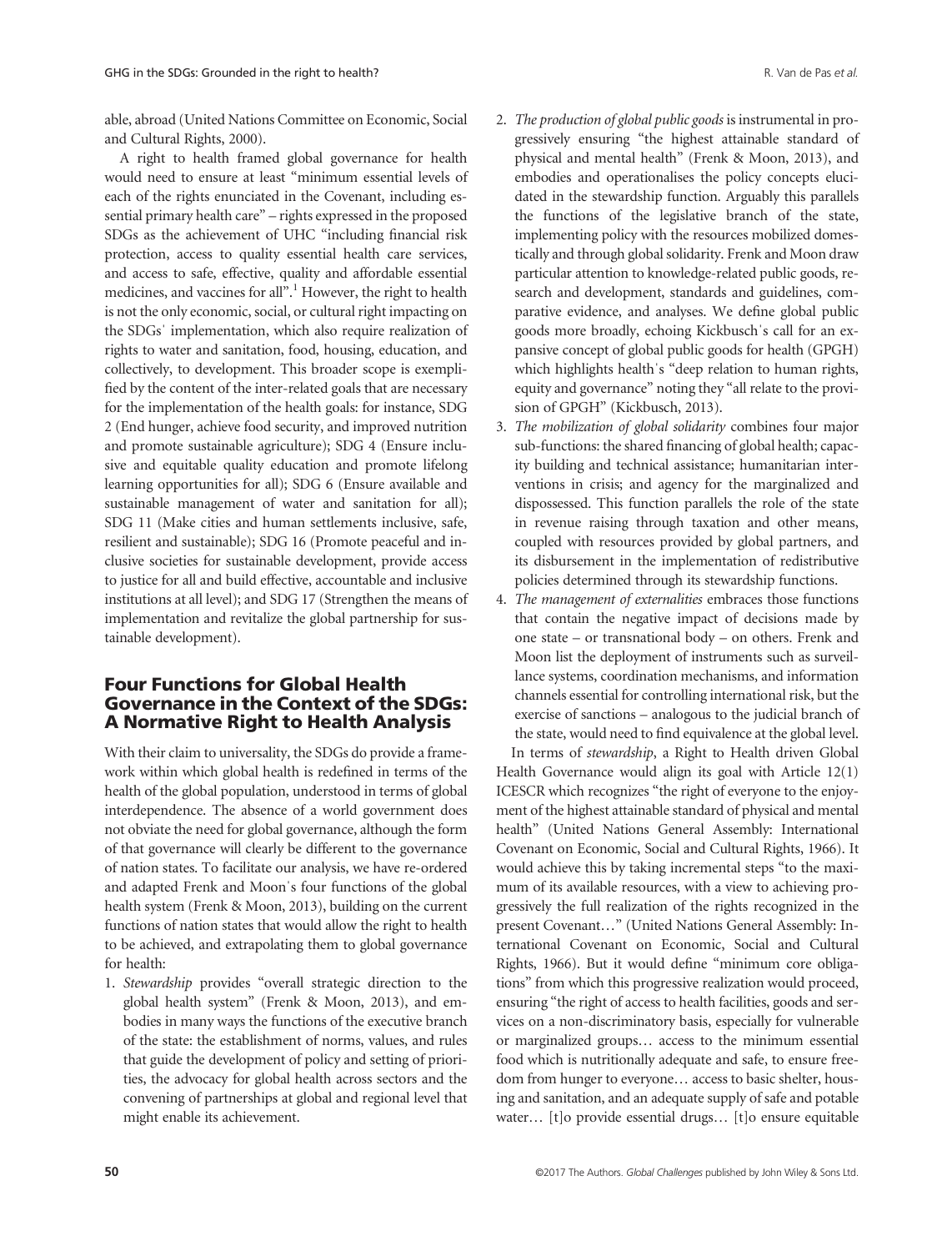distribution of all health facilities, goods and services… [t]o adopt and implement a national public health strategy and plan of action, on the basis of epidemiological evidence, addressing the health concerns of the whole population".<sup>3</sup> This non-discriminatory health strategy – under global governance – would be "devised, and periodically reviewed, on the basis of a participatory and transparent process".<sup>3</sup>

Under a Right to Health based system of global health governance, the production of global public goods would necessarily prioritize meeting those "minimum core obligations", delivering the knowledge-related public goods that ensure universal access to effective curative and preventive health services and the essential public health provisions anticipated in the ICESCR.3

The mobilization of global solidarity would be integral to the achievement of this. Under the Right to Health, every state is responsible for ensuring these minimum core obligations "to the maximum of its available resources". <sup>4</sup> It assumes shared financing of global health as states "take steps, individually and through international assistance and co-operation, especially economic and technical, to the maximum of its available resources", <sup>4</sup> to achieve progressively the realization of the Right to Health. Shared responsibility to realize the right to health is emphasized in General Comment 14 which suggests that "it is particularly incumbent on States parties and other actors in a position to assist, to provide 'international assistance and cooperation, especially economic and technical' which enable developing countries to fulfil their core and [comparable priority obligations]".<sup>5</sup> Subsequent expert interpretations have emphasized that states hold extraterritorial obligations to enable the realization of "core obligations to realize minimum essential levels of economic, social and cultural rights" (International Commission of Jurists, 2012; Hammonds et al., 2012). In capacity building and technical assistance, and in particular in humanitarian interventions in crisis, this shared responsibility is assumed. The "agency for the marginalized and dispossessed", to which Frenk and Moon point is subsumed in the right to health principle of non-discrimination, and in its prioritization of vulnerable and marginalized groups. Here the bar is raised – if a health issue disproportionately affects the marginalized, protection of their interests necessitates a policy response, even if, at a population level, it is not cost-effective (or politically palatable at the domestic level) (Ooms et al., 2014).

The management of externalities under a right to health based global health governance would be implied in the principle of shared responsibility, and interface with the recognition of other cognate rights articulated in the Universal Declaration of Human Rights,<sup>6</sup> and in the ICESCR (United Nations General Assembly: International Covenant on Economic, Social and Cultural Rights, 1966). This could imply that the legal functions of the WHO, specifically the legislative and executive authority, in addressing global health threats should be strengthened. One can think here of deepening the International Health Regulations (IHR) (Gostin & Sridhar, 2014), or even a much further reaching Framework Convention on Global health, that would serve as a legal umbrella for the further management responsibilities of states to address global "bads" and strengthening GPGH (Gostin et al., 2013).

# Global Health Governance in the Context of the SDGs and the Right to Health

## **Stewardship**

In terms of stewardship for global health within the context of the SDGs – setting the global health agenda, establishing norms and guidelines, engaging partners for international policy development and implementation – WHO is unique in terms of its legitimacy as the only global health institution with a mandate to promulgate international law (Moon et al., 2010). Health goal SDG 3 "Ensure healthy lives and promote well-being for all at all ages" echoes both the right of everyone to "highest attainable standard of physical and mental health",<sup>4</sup> and WHO's definition of health as a "state of complete physical, mental and social well-being and not merely the absence of disease or infirmity". <sup>7</sup> There is clear synchrony in aspiration. But despite the representation of nation states through their ministers

<sup>&</sup>lt;sup>3</sup>United Nations Committee on Economic, Social and Cultural Rights. General Comment No. 14: The Right to the Highest Attainable Standard of Health, E/C.12/2000/4. Geneva: United Nation. (2000). [http://www.refworld.org/](http://www.refworld.org/docid/4538838d0.html) [docid/4538838d0.html.](http://www.refworld.org/docid/4538838d0.html)

<sup>4</sup> United Nations General Assembly: International Covenant on Economic, Social and Cultural Rights, G.A. Res. 2200A (XXI), 21 U.N. GAOR Supp. (No. 16) at 49, U.N. Doc.A/6316 (1966), 993 U.N.T.S. 3, entered into force. 1976. http://www1.umn.edu/humanrts/instree/b2esc.htm.

<sup>5</sup> United Nations Committee on Economic, Social and Cultural Rights. General Comment 14: The right to the highest attainable standard of health. (Twentysecond session, 2000), U.N. Doc. E/C.12/2000/4 (2000), reprinted in Compilation of General Comments and General Recommendations Adopted by Human Rights Treaty Bodies, U.N. Doc. HRI/GEN/1/Rev.6 at 85 (2003). http://www1.umn.edu/humanrts/gencomm/escgencom14.htm.

<sup>6</sup> United Nations General Assembly: Universal Declaration of Human Rights, G.A. res. 217A (III), U.N. Doc A/810 at 71. 1948. Available from: http://www1. umn.edu/humanrts/instree/b1udhr.htm.

<sup>&</sup>lt;sup>7</sup>Preamble to the Constitution of the World Health Organization as adopted by the International Health Conference, New York, 19–22 June, 1946; signed on 22 July 1946 by the representatives of 61 States (Official Records of the World Health Organization, no. 2, p. 100) and entered into force on 7 April 1948. http://www.who.int/governance/eb/who\_constitution\_en.pdf.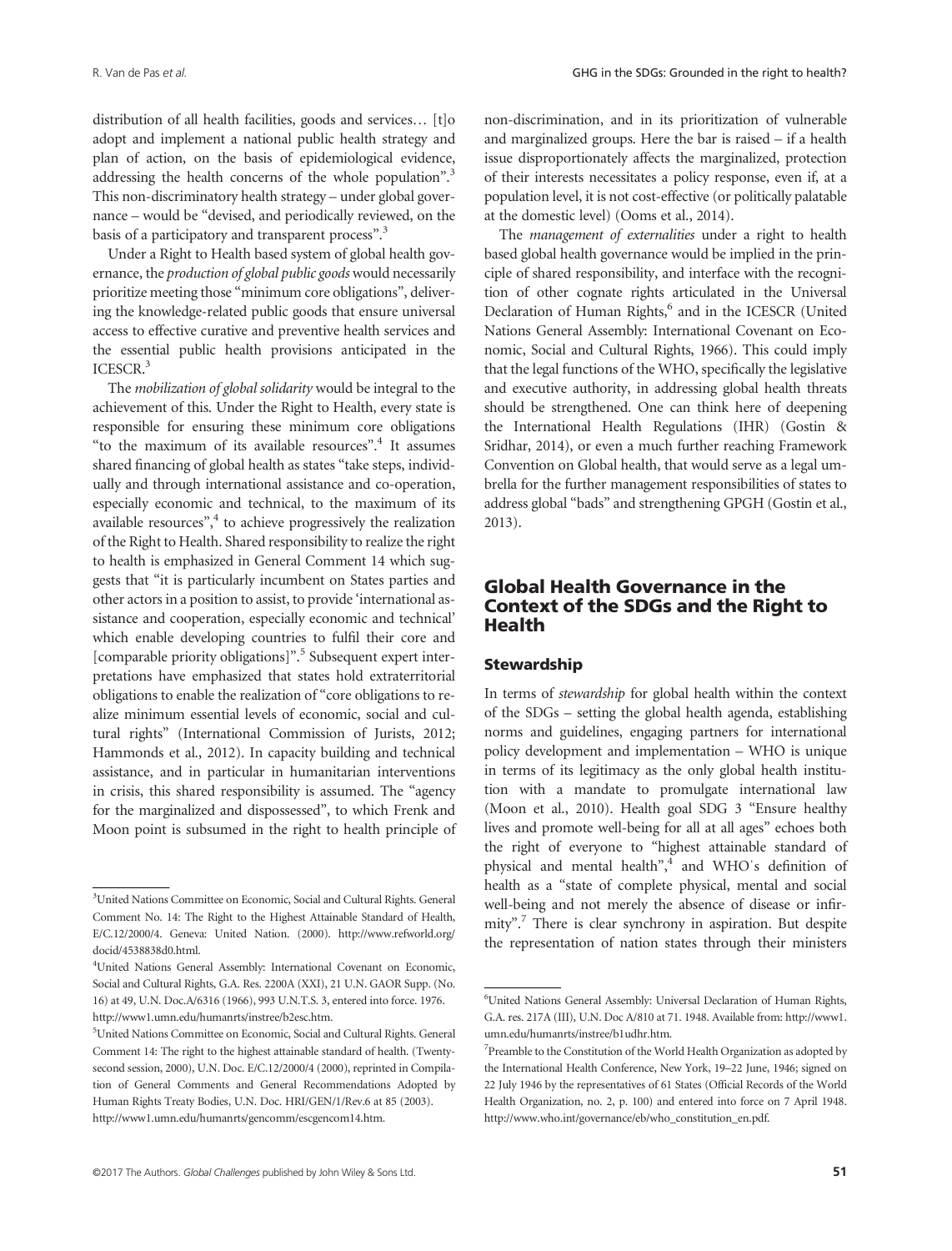of health in the World Health Assembly (WHA), and respect for its norm setting functions, the capacity of the WHO to embody the stewardship function of global governance for health is repeatedly questioned (Hoffman & Røttingen, 2014; Ruger & Yach, 2009). Substantially under-resourced, and operationally hamstrung, WHO faces a situation where the bulk of its budget is earmarked by powerful "donor" states. Sridhar and Woods have phrased this institutional gridlock as "trojan multilateralism", defined as "increased funding to multilateral institutions that is creating the illusion of multilateral intent, whereas it is covertly introducing bilateral goals and interests into multilateral institutions" (Sridhar & Woods, 2013).

As a consequence, WHO is constrained in terms of policy and direction, and there are equivocal perceptions of its capacity to drive the global health agenda. This was most recently evident in the critiques of its executive role in and leadership response to the Ebola outbreak (Gostin et al., 2014), and again in its failure to secure UHC as the overall SDG health goal (Brolan & Hill, 2015). At the same time, recognition of the centrality of WHO to global health governance is evident in proposals for a Committee C which would allow WHO to more effectively engage civil society, formalizing civil society's current significant contribution to global health governance (Kickbush et al., 2010). Yet recent proposals for a new UN agency to address global health (Dybul et al., 2012), revisit earlier proposals to extend the Global Fund from its targeted communicable disease mandate to become a Global Fund for Health (Cometto et al., 2009), and an earlier UN decision that relocated management of the HIV epidemic from WHO into the Joint United Nations Programme on HIV/AIDS  $(UNAIDS).<sup>8</sup>$ 

But WHO has not held a monopoly on the stewardship for global health for some time: the UN agencies UN Childrenˈs Fund (UNICEF), UN Population Fund (UNFPA), and UNAIDS have specific global health mandates that interface with WHO. Since the 1990s, the World Bank has also made the claim for investing in health.<sup>9</sup> The WTO exercises a governance role for medicines through the Agreement on Trade-Related Aspects of Intellectual Property Rights (TRIPS).<sup>10</sup> The Organization for Economic Cooperation and Development (OECD) – initially the provenance of high income economies – has now redefined aid effectiveness (including for health) into development effectiveness, reaching beyond its immediate membership

and embracing the multiple, complex contributors to global health and development (Busan Partnership Agreement, 2011).

What is increasingly clear is that there will be no return to an imagining of a global governance hierarchy and that the concrete, architectural metaphors of the past no longer suffice (Fidler, 2009). Global health governance will continue to be networked, with largely voluntary partnerships and alliances addressing key issues as they have in the GAVI Alliance, Global Fund, Roll Back Malaria, The Partnership for Maternal, Newborn & Child Health, and the NCD-Alliance. Under the right to health, coordination of the networks would itself be a necessary function, the global policies regularly and transparently re-evaluated (United Nations Committee on Economic, Social and Cultural Rights, 2003). This option has been canvassed in the form of a Global Health Forum, offering voice to multiple stakeholders, beyond the state representation of the UN system.<sup>11</sup> The conspicuous consultation of the "World" We Want" campaign $12$  was a direct response to civil society's absence from the formulation of the MDGs.

The experience of the MDGs is that, once accepted, the goals and their targets are relatively fixed. Despite their significant contribution to the Global Burden of Disease (Murray et al., 2013), the non-communicable diseases (NCDs) were marginalized for the 15 years of the MDGs. Although NCDs are now included in the SDGs, it is to be seen whether they will receive the prominence and attention deserved. The NCD challenge does not only require funding or new financing mechanism, but also global regulation to address the key vectors of the epidemic, such as the overconsumption of sugars, tobacco, and alcohol. The global governance structures as part of the sustainable development agenda are poorly suited to deal with this multisectoral issue (Sridhar et al., 2013).

The MDG5b "Achieve, by 2015, universal access to reproductive health" was only added in 2007 following persistent community protest. The SDGs may provide for the progressive realization envisaged in the right to health, but experience from the MDGs suggests the SDG indicators currently under development will determine the priorities for implementation, and as with the MDGs, will form the hubs around which governance structures will coalesce. In terms of ensuring support for the minimum core obligations and prioritizing the marginalized and vulnerable, this comes with some risks.

The recent Ebola crisis provides some insight into potential processes: in its aftermath, WHOˈs Report of the Interim Ebola Assessment Panel recommended support for

UNAIDS. (2016) http://www.unaids.org/.

<sup>9</sup> World Bank. Pandemic Emergency Financing Facility: Frequently Asked Questions (2016) http://www.worldbank.org/en/topic/pandemics/brief/pandemicemergency-facility-frequently-asked-questions.

<sup>10</sup>World Trade Organization (WTO) - Agreement on Trade-Related Aspects of Intellectual Property Rights (TRIPS Agreement). (1994) http://www.wipo.int/ wipolex/en/other\_treaties/details.jsp?treaty\_id=231.

<sup>11</sup>WHO World Health Forum. Concept paper. (2011) http://www.who.int/dg/ reform/en\_who\_reform\_world\_health\_forum.pdf.

<sup>12</sup>United Nations. World We Want. (2016). https://www.worldwewant2030. org/.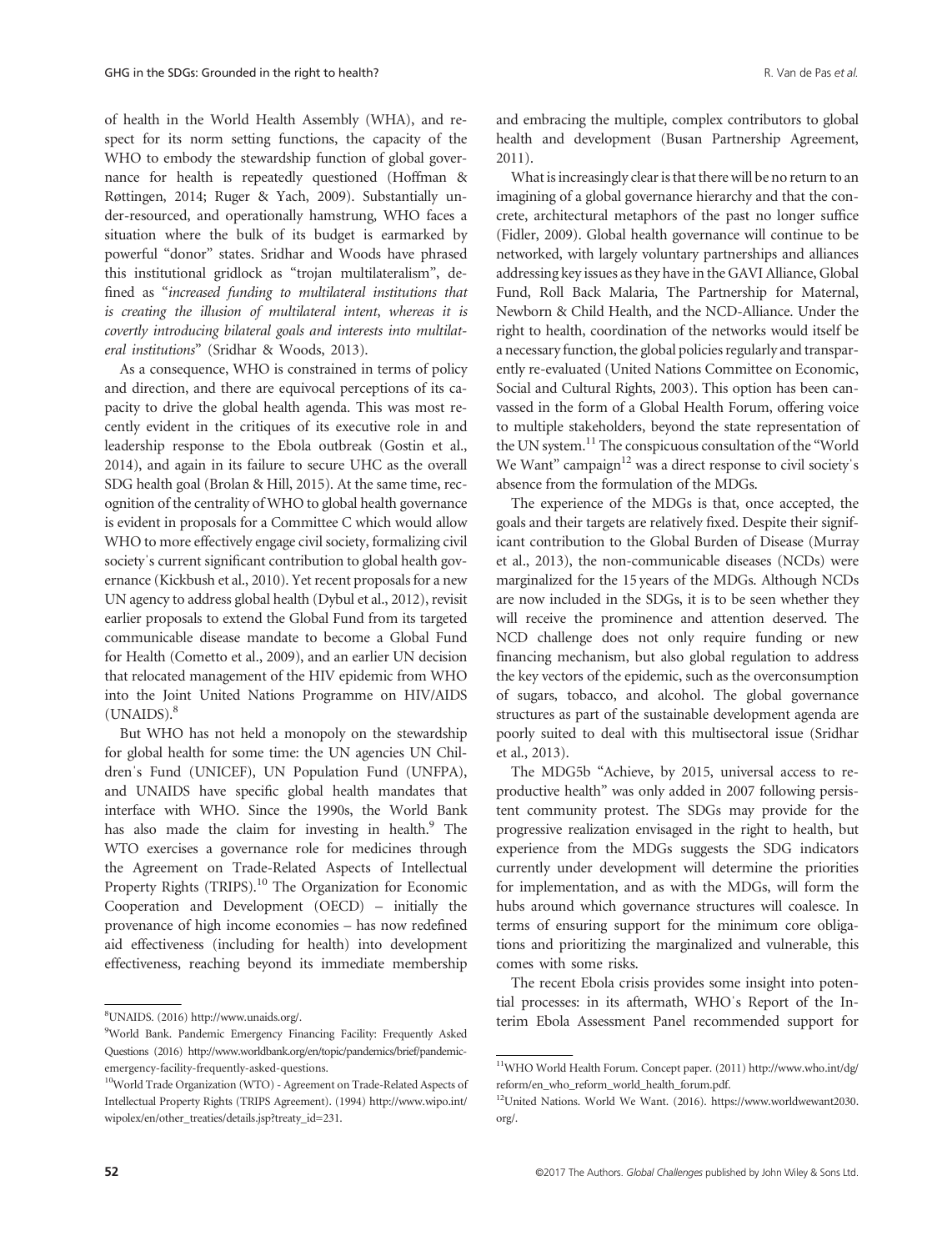national and international capacity to implement its IHR – but recognizing the reluctance of member states to raise their contributions,<sup>13</sup> recommended a modest WHO Emergency Contingency Fund and a process of internal reform.14 Concurrently, the World Bank Pandemic Emergency Financing Facility has been proposed (World Bank, 2016). The facility will provide financial resources to deploy trained health workers, equipment, medicines, and whatever else is required quickly when a pandemic hits. Simultaneously, the Global Health Security Agenda, driven by the Centers for Communicable Disease Control and Prevention and related United Statesˈ agencies, has been created in partnership with other nations, international organizations and public and private stakeholders, to "seek to accelerate progress toward a world safe and secure from infectious disease threats and to promote global health security as an international security priority." <sup>15</sup> Each of these initiatives is a rational response to a significant issue for global health security. Each would have to recognize the legitimacy of other contributions. Yet the lack of a single locus for governance responding to this threat is of concern, and risks the duplication of effort and the disruptive lack of coordination that has characterized other acute crises. And while Ebola is a tragic threat for Sub-Saharan Africa, the significant investment for its control from key development donors cannot be considered proportional compared with other global health burdens. But even within the response to Ebola, while accelerated investment in vaccines development has been highlighted, the health systems deficits identified as underlying the outbreak may not obtain the urgent financial and technical attention required. A short-term focus on a vaccine may deflect commitment from the long term support necessary to address the lack of development and coherence between elements of the systems building blocks – the health workforce, health financing mechanisms, governance and stewardship, and health information systems (Gostin & Friedman, 2015). The policy and governance responses addressing global health security will be amongst many arenas where the competing interests in networked governance may challenge that essential stewardship function that would protect right to health values.

The right to health concept of non-discrimination also appears to differ from the commitment to address inequality foreshadowed by the SDGs. From the report of the High Level Panel,<sup>16</sup> the dictum "leave no one behind" has been one of the "transformative elements" of the SDGs, articulated in SDG 10 "Reduce inequality within and among countries".<sup>1</sup> It is also included in other goals such as SDG 5 "Achieve gender equality and empower all women and girls".<sup>1</sup> But marginalized and vulnerable populations have not been explicitly identified within the SDGs and Vandermoortele points to the consequences of the SDGsˈ primary focus on poverty as the underlying concept of global equity (Vandemoortele, 2015). It is in this concept of equity, however, that the right to health, because of its state-centric orientation, produces unexpected outcomes when applied to global governance. As the analysis of UHC and the Right to Health pointed out (Ooms et al., 2014), while the Right to Health expects rectification of inequalities within states, and the privileging of marginalized groups – arguably including refugees and asylum seekers (Brolan et al.,  $2015$ ) – it does not apply that expectation between states. The principle of shared responsibility in the Right to Health requires the international solidarity that would ensure a low-income country meets the minimum standard for provision of health services, but at a global level, it does not compellingly articulate expectations of equity beyond that.

### The production of global public goods

The production of global public goods, as we define it in a broader sense, operationalizes the abovementioned stewardship functions, and is instrumental in progressively realizing the Right to Healthˈs "highest attainable standard of physical and mental health" – SDG 3ˈs healthy lives and well-being for all. The norms and guidelines for global health are detailed in SDG 3 targets: achieving UHC, through health systems that are adequate resourced and staffed, and guarantees protection against financial risk, access to quality essential health care services, sexual and reproductive health care, and essential medicines for all.<sup>1</sup> But what the SDGs and their targets do not do is to articulate a clear set of minimum core obligations. For some targets, absolute levels are asked of each state: in SDG 3.2 all countries are to aim "to reduce neonatal mortality to at least as low as 12 per 1000 live births and under-5 mortality to at least as low as 25 per 1000 live births"; SDG 3.7 seeks "universal access to sexual and reproductive health-care services, including for family planning, information and education". Other targets are expressed at the global level: SDG 3.1 is specific in aiming for "a global maternal mortality ratio to less than 70 per 100,000 live births", with national targets yet to be established; SDG 3.6 seeks to halve global road traffic

<sup>13</sup>TWN Info Service on Health Issues. Health: WHO D-G warns of serious funding shortfalls in 2016–17 budget. Published in SUNS #8346 dated 2 November (2016) Third World Network. [http://www.twn.my/title2/health.info/](http://www.twn.my/title2/health.info/2016/hi161102.htm) [2016/hi161102.htm.](http://www.twn.my/title2/health.info/2016/hi161102.htm)

<sup>&</sup>lt;sup>14</sup>WHO. Report of the Interim Ebola Assessment Panel. (2015) WHO: Geneva [http://www.who.int/csr/resources/publications/ebola/report-by-panel.pdf.](http://www.who.int/csr/resources/publications/ebola/report-by-panel.pdf)

<sup>15</sup>US Government .The Global Health Security Agenda. (2015) [http://www.](http://www.globalhealth.gov/global-health-topics/global-health-security/ghsagenda.html) [globalhealth.gov/global-health-topics/global-health-security/ghsagenda.html](http://www.globalhealth.gov/global-health-topics/global-health-security/ghsagenda.html).

<sup>&</sup>lt;sup>16</sup>Report of the UN Secretary-General's High-level Panel of Eminent Persons on the Post-2015 Development Agenda. (2013) http://www.un.org/sg/management/pdf/HLP\_P2015\_Report.pdf.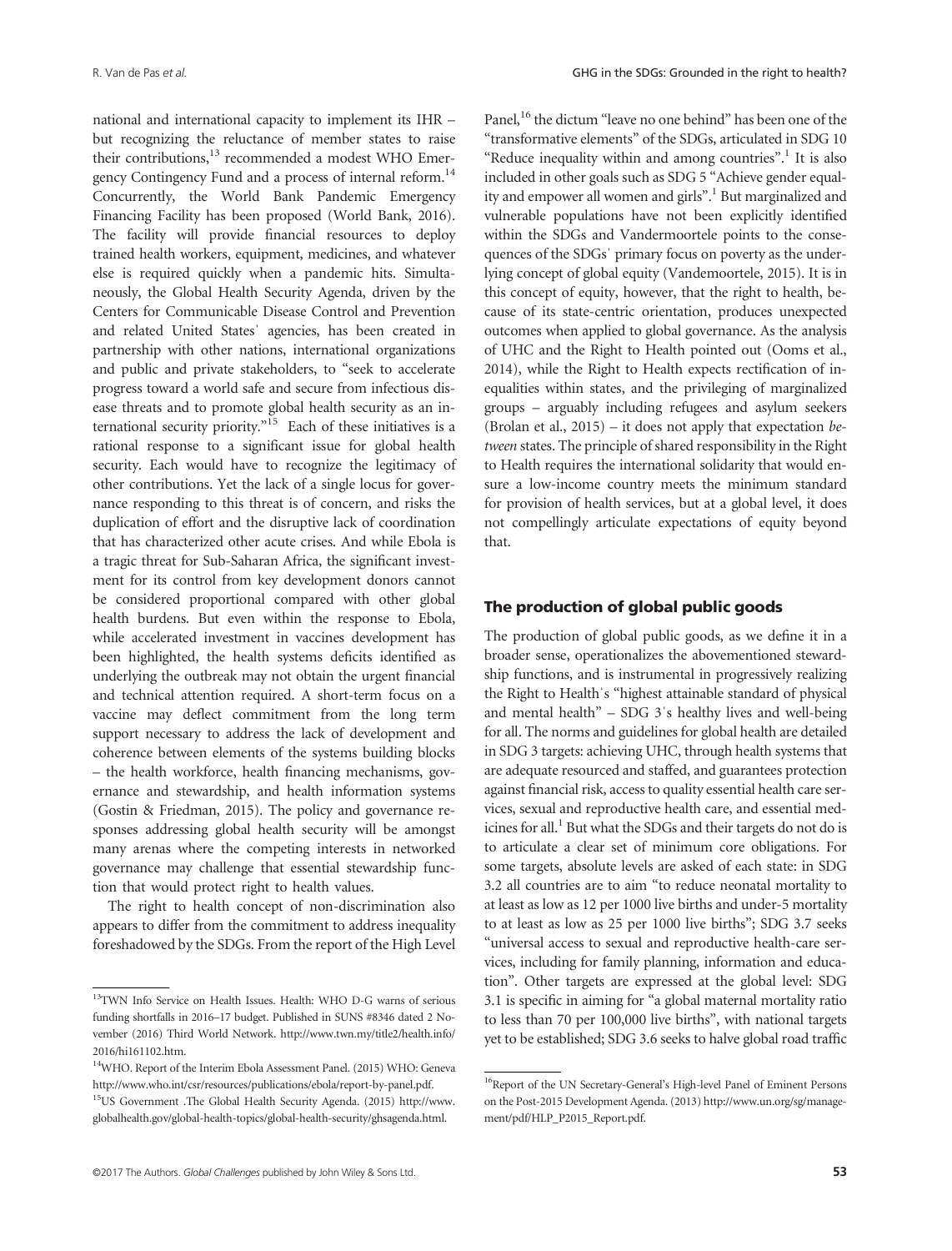deaths within 5 years. But other goals lack sufficient operational definition.<sup>1</sup> SDG 3.3 unrealistically proposes ending epidemics of communicable diseases; SDG 3.4 the promotion mental health and well-being, but without specifying a level of achievement; SDG 3.5 broadly advocates strengthening the prevention and treatment of substance and alcohol abuse; SDG 3.9 seeks to substantially reduce morbidity and mortality from pollution – again without quantification. And while the targets have expanded on the narrower MDG focus, they are not comprehensive. For example, it has been argued that the use of "premature" mortality diminishes the attention given to older people (Lloyd-Sherlock et al., 2016). A defined set of minimum core obligations, required to satisfy the Right to Health, is not set by the SDGs, although it may be implied in SDG 3.8 "Achieve UHC". By extension, the tracking of progressive realization of those elements that are ultimately operationalised in the SDGs will be limited to those that benefited from indicators agreed by the Inter-agency and Expert Group on Sustainable Development Goal Indicators (IAEG-SDGs).

Sridhar and colleagues have elaborated on the indicators required for UHC monitoring in the SDGs that would cover the six legal principles of the right to health (Sridhar et al., 2015). These six principles include progressive realization of the Right to Health and fulfilment of the minimum core obligations, cost-effectiveness, non-discrimination, shared responsibility, participatory decision making and attention to vulnerable, and marginalized groups. Ooms and colleagues have assessed the UHC framework as being in line with the legal principles of progressive realization. The non-discrimination principle is addressed via the development of a health system that is accessible to all, including financially accessible at the point of service. The costeffectiveness principle might be addressed if UHC follows national determined sets of health services. However, participatory decision making and prioritizing marginalized and vulnerable groups is only included to a limited extent in the UHC framework and its indicators. The biggest difference is that the Right to Health principles of minimum core obligations and shared responsibility, in the form of international financial assistance, receive no attention in UHC policies (Ooms et al., 2014).

The IAEG-SDGs has developed an indicator framework for the monitoring of the goals and targets of the post-2015 development agenda at the global level, and to support its implementation.17 The World Bank and WHO consider it critical to have two indicators on the UHC target 3.8; one of the coverage of interventions, and one on financial protection,

both with an explicit equity dimension.<sup>18</sup> The World Bank and WHO have released a first global UHC monitoring report in 2015 that is built around these two main indicators. The coverage indicator looks both to prevention services and treatment while their proposed financial protection indicator was built around two sub-indicators: the incidence of impoverishment resulting from OOP health payments, and the incidence of financial catastrophe from the same cause.19 But to the dismay of civil society organizations, and also the WHO and the World Bank, the IAEG-SDGs has suggested to change the SDG 3.8 financial protection indicator in "number of people covered by health insurance or public health system per 1000 population", an indicator that is not a valid measure of financial risk protection and could hide existing health inequalities in countries (Revelo, 2016).

The research and development of vaccines and medicines, an essential global public good for securing essential medicines for all, is the explicit focus of SDG 3b, and recurs in SDG 3.8 "Achieve UHC". The explicit inclusion of the TRIPS agreements and the flexibilities to protect Low and Middle Income Countries, speaks to an increasingly contested arena for pharmaceutical research, production and access, in debates on trade partnerships such as the Trans Pacific Partnership  $(TPP)$ ,<sup>20</sup> and renewed calls for tiered pricing of drugs (Williams et al., 2015). Public health scholars have argued for a Global Biomedical Research & Development (R&D) Fund that would address Anti-microbial Resistance, emerging infectious diseases, and neglected diseases, incorporating financing and coordination mechanisms D that deliver both innovation and access to medicines and technology by the poor (Balasegaram et al., 2015).

Implicit in these governance and policy proposals are issues of cost and cost-effectiveness, and implications for availability, accessibility, acceptability, and quality. While the preamble to the SDGs envisages "a world of universal respect for human rights and human dignity, the rule of law, justice, equality and non-discrimination". <sup>2</sup> the Right to Health principle of non-discrimination, while applying within state jurisdictions, has not been extrapolated to apply between them.

Another public good required on the path to UHC is the health workforce: SDG 3c mentions to substantially increase health financing and the recruitment, development, training

<sup>&</sup>lt;sup>17</sup>UN DESA's Statistics division. Second meeting of the Inter-agency and Expert Group on Sustainable Development Goal Indicators. (2016) http:// unstats.un.org/sdgs/meetings/iaeg-sdgs-meeting-02.

<sup>&</sup>lt;sup>18</sup>UN DESA's Statistics division. Second meeting of the Inter-agency and Expert Group on Sustainable Development Goal Indicators. Statement on SDG 3 Joint Statement by WHO and UNICEF on behalf of health agencies. (2016) http://unstats.un.org/sdgs/files/meetings/iaeg-sdgs-meeting-02/Statements/ UNSSO%20statement\_Goal%203%20-%20Oct%202015.pdf.

<sup>&</sup>lt;sup>19</sup>World Health Organization & World Bank. Tracking universal health coverage: first global monitoring report. (2016) [http://apps.who.int/iris/bitstream/](http://apps.who.int/iris/bitstream/10665/174536/1/9789241564977_eng.pdf?ua=1) [10665/174536/1/9789241564977\\_eng.pdf?ua=1](http://apps.who.int/iris/bitstream/10665/174536/1/9789241564977_eng.pdf?ua=1).

<sup>20</sup>Trans-Pacific Partnership. International trade association. (2016) [http://](http://www.trade.gov/fta/tpp/) [www.trade.gov/fta/tpp/.](http://www.trade.gov/fta/tpp/)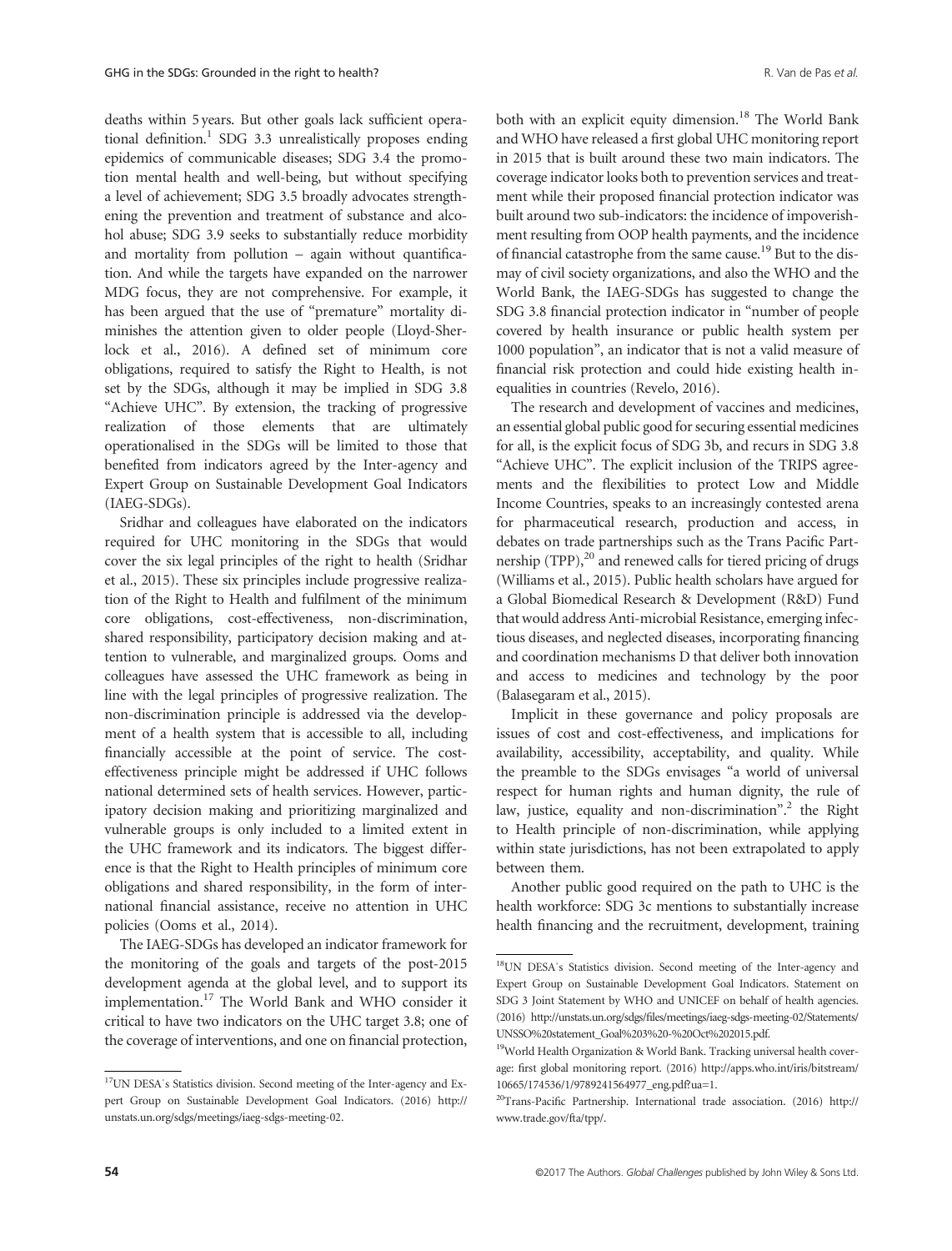and retention of the health workforce in developing countries, especially in least-developed countries and small island developing states. Despite the recognition since the early 2000s that the health workforce is a crucial bottleneck in attaining the health-related MDGs – and the concerted commitment to building that workforce – the global health workforce gap has grown, with a current estimated global deficit of 7.2 million health workers. Because of demographic and epidemiological changes, this deficit is expected to grow to 12.9 million health workers by 2035 (Sidibé & Campbell, 2015), further accentuated by maldistribution and urban bias. The same governance debate developed in relation to access to essential medicines, $21$  needs to be happen for equitable distribution and just policies for health workforce development.

Global public goods in terms of knowledge generation have been acknowledged in the call for a data revolution to underpin the monitoring and reporting functions for the SDG indicators. $^{22}$  SDG 16, promoting peaceful and inclusive societies for sustainable development, includes the provision of legal identity for all, dependent on comprehensive vital registration systems. The Global Burden of Disease report has been useful in quantifying health priorities, and will continue to play a role in monitoring global change (Rudan & Chan, 2015). The IN-DEPTH network will provide an evolving platform for monitoring SDG indicators (INDEPTH Network, 2016). The systematized evaluation of other health systems evidence through metaanalyses such as the Cochrane collaboration and the Health Observatoriesˈ Health in Transition reports are a necessary complement for understanding change (European observatory on Health Systems and Policies, 2016).

## The mobilization of global solidarity

The mobilization of global solidarity combines four major sub-functions: development financing; technical cooperation and capacity building; humanitarian interventions in crisis; and advocacy – and agency – for the marginalized and dispossessed. While the other three sub-functions are likewise important, a major focus for activities seeking to mobilize global solidarity should be the creation of a just form of financial redistribution between richer and poorer societies.

In the context of the SDGs, the recent Third International Conference on Financing for Development (FfD3) offers some insight into proposed financing of the SDGs as a whole,<sup>23</sup> although the estimated SDG envelope is well beyond current projections (Bustreo, 2015). The dominant focus is on increasing domestic resourcing, "through modernized progressive tax systems, improved tax policy and more efficient tax collection" (Global Policy Watch, 2015). Illicit financial flows and corruption are targeted; international tax cooperation to be "scaled up" with emphasis being placed on public-private partnerships but stopping short of a global institution to govern international tax issues and their fair share across the globe. The roles of the private sector – effectively directed towards an alignment with sustainable development – and the contribution of migration and empowerment of women are noted. In its state-centric orientation it is taking the first baby step towards being consistent with the right to health's obligation for the state to "take steps, individually and through international assistance and co-operation, especially economic and technical, to the maximum of its available resources" (United Nations General Assembly: International Covenant on Economic, Social and Cultural Rights, 1966).

But is the shared responsibility sufficiently addressed, or are we witnessing in this expanded development agenda a reluctance to sustain – let alone extend – current development assistance? The FfD3 report reiterates the need for providers of Official Development Assistance (ODA) to re-commit to their target of 0.7% of Gross National Income – more honored in the breach than the observance – and welcomes the additional resources offered by South–South cooperation, and philanthropy. With regards to global health, the contribution of multi-stakeholder partnerships such as GAVI, Global Fund and the Global Financing Facility in support of Every Woman, Every Child are specifically mentioned, together with WHOˈs role in directing and coordinating, and its contribution to health systems strengthening and the Framework Convention on Tobacco Control.

But consistent with the analysis of the fourth Organization for Economic Cooperation and Development High Level Forum on Aid Effectiveness in Busan (Fidler, 2009), aid is seen as only one contributor to development, with trade and the engagement of the private sector an increasingly dominant counterpart. The lengthy treatment of the WTO in the FfD3 – and for health, the reaffirmation of the right to TRIPS flexibilities for low income countries – suggests some anxiety around the complexity of "global solidarity" that uncritically embraces the private sector. The global partnership and solidarity of the FfD3 does not live up to the common but differentiated responsibility demanded by the right to health, and

<sup>&</sup>lt;sup>21</sup>The United Nations Secretary-General's High-Level Panel on Access to Medicines (2016). Available at: http://www.unsgaccessmeds.org/#homepage-1. 22UN Data revolution group (2016) Available at http://www.undatarevolution. org/.

<sup>23</sup>UN 69/313. Addis Ababa Action Agenda of the Third International Conference on Financing for Development (Addis Ababa Action Agenda). (2015) [http://www.un.org/ga/search/view\\_doc.asp?symbol=A/RES/69/313.](http://www.un.org/ga/search/view_doc.asp?symbol=A/RES/69/313) Flavia Bustreo. Financing the health Sustainable Development Goal. (2015): [http://](http://www.who.int/life-course/news/commentaries/financing-health-sustainable-goal/en/) [www.who.int/life-course/news/commentaries/](http://www.who.int/life-course/news/commentaries/financing-health-sustainable-goal/en/)financing-health-sustainable[goal/en/](http://www.who.int/life-course/news/commentaries/financing-health-sustainable-goal/en/).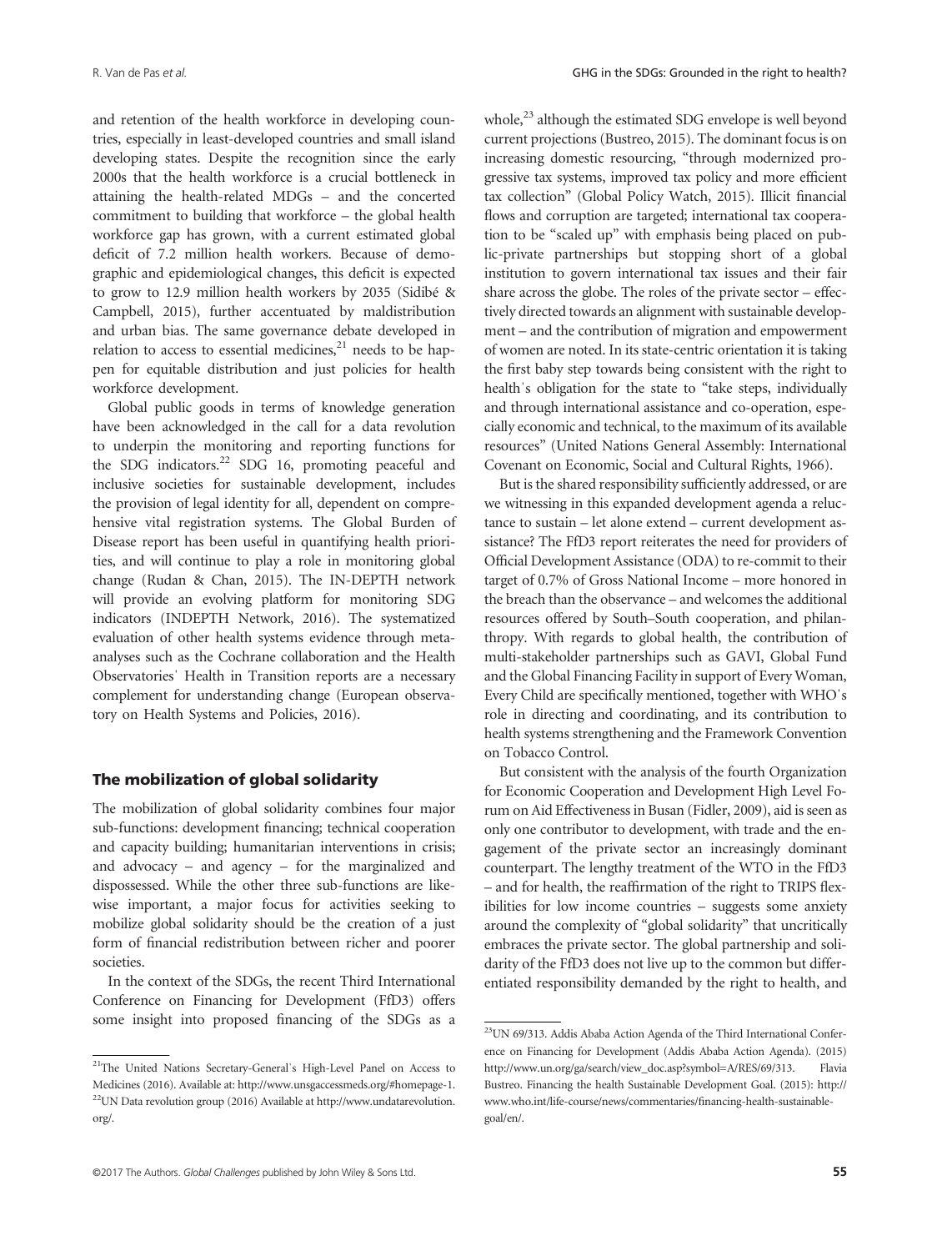the FfD3, while identifying the diversity of potential contributors to development, not only did not offer a governance mechanism for ensuring they deliver, it specifically rejected it during the negotiations (Global Policy Watch, 2015).

### The management of externalities

Frenk and Moon identify certain functions that contain the negative impact of decisions made by one state – or transnational body – on others. They argue for deployment of instruments such as surveillance systems, coordination mechanisms and information channels to respond to international risks to health. Examples include the global alert system for infectious disease, tsunami warning systems, and monitoring of radioactivity in the atmosphere to detect nuclear power plant accidents. The Lancet–University of Oslo commission on global governance for health came to the conclusion that there are systemic global governance dysfunctions, undermining the management of externalities that impact health. The commission has identified democratic deficits, weak accountability mechanisms and poor transparency, institutional inertia, missing institutions, and an inadequate policy space for health, as key reasons why it is so difficult to manage externalities, or so the called "global bads" for health at an international level (Ottersen et al., 2014).

In most cases where there is a severe threat to health arising from direct transnational developments, such as epidemic disease, there will be consensus among the states concerned about the action to be taken. However, this will not always be the case. Examples include hesitancy in notifying outbreaks of infectious disease because of concerns about the impact on trade or tourism, with the former a factor in the delay in recognizing the West African Ebola outbreak, cross-border movement of refugees fleeing conflict, as in Syria, or activities that restrict or contaminate cross-border water supplies.

Were these issues arise within a state or at least one with functioning institutions, measures would be taken to enforce policies to address the fundamental problems. The scope to do so at international level is constrained by the doctrine of state sovereignty. The revised IHR permit the WHO to draw on evidence from sources other than national governments when a disease outbreak is suspected.

However, beyond the changes to the IHR, developments in global cooperation have either been of little or no help in advancing the right to health or have actually undermined it. With many armed conflicts involving countries linked to, or protected by, a permanent member of the Security Council, action is frequently vetoed (Hale et al., 2013). International trade agreements place little, if any, weight on health considerations, tending to favor the powerful, which includes many corporations producing health damaging products. Incorporation of health considerations is often cosmetic, such as the restriction on tobacco companies taking certain actions against states included in the Trans Pacific Partnership, while leaving open the possibility of associations of tobacco producers, in effect front organizations for the tobacco companies, to do so.24

Thus, of the four functions, the institutional arrangements necessary to achieve the right to health seem weakest here.

# Does Global Health Governance in the SDGs Satisfy the Right to Health?

The advent of economic globalization in particular has meant that some states and other global actors exert considerable influence on the realization of economic, social and cultural rights across the world. The Maastricht Principles on the Extraterritorial Obligations of States in the Area of Economic, Social and Cultural Rights clarify the legal principles for states to respect, protect, and fulfil human rights both within their domestic territories and outside their national borders (Hammonds et al., 2012). In theory, the existing human rights legislation would enable the principles and basis for the global governance of health beyond the premise of the state. In practice, there is a governance gap between the human rights framework and practices in global health and development policies. This gap can be explained by the political determinants of health that shape the governance of these global policies (Tobacco Tactics, 2016).

The central question for this paper was: does the SDG agenda overcome that gap? Does the SDG agenda entail new or improved global health governance that satisfies the demands of the Right to Health? The answer is, unfortunately, negative. In each of the four functions of global health governance (according to Frenk and Moon), the SDG health agenda undercuts the Right to Health. Firstly; the stewardship function of global health governance is not addressed in the SDGs. Secondly; the GPGH that are included in the SDGs are insufficient. Beyond domestic legislation, there is no clear allocation of the responsibility to produce those global public goods. Thirdly; the mobilization of global solidarity merely includes the long-existing promise of High-Income Countries to spend 0.7% of their Gross National Income on Official Development Assistance complemented by a shifting focus on trade investments and domestic financing. Lastly; the management of externalities that impact on health is hardly considered in the SDGs. All in all, the SDG agenda does not alter let alone improve global health governance.

This assessment of a relative neglect of human rights in the SDG health target is also consistent with a report on the World Bank, a major institution promoting the UHC target, by the UN Special rapporteur on extreme poverty and human rights. This rapport concludes that "the existing approach

<sup>&</sup>lt;sup>24</sup>Tobacco Tactics. Front Groups. (2016) [http://www.tobaccotactics.org/index.](http://www.tobaccotactics.org/index.php/Front_Groups) [php/Front\\_Groups.](http://www.tobaccotactics.org/index.php/Front_Groups)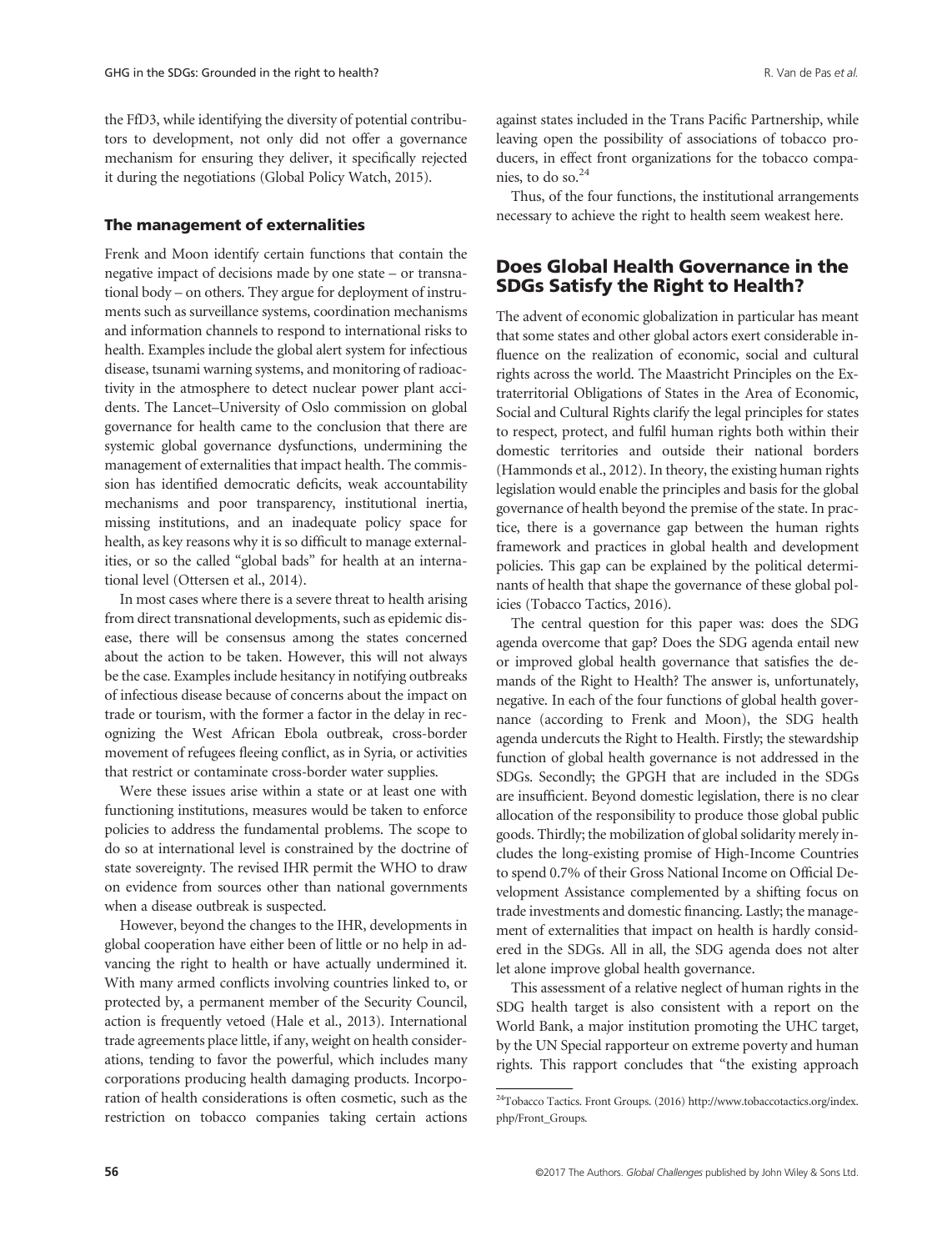taken by the World Bank to human rights is incoherent, counterproductive and unsustainable. For most purposes the World Bank, is a human rights - free zone".<sup>25</sup> The implementation of the SDGs will depend on the eventual realization of the financing framework agreed at the FfD3. It attributes a significant role for the private sector in development, without providing any mechanisms by which corporations can be held accountable (Kvangraven, 2015).

On the other hand, it has been argued that the SDGs do not depart from the discourse of accountability through enumeration established in the MDGs, but rather intensify it. The number of targets has increased from 21 to 169 and the indicators are likely to proliferate accordingly. Even richer countries would struggle with the data collection. The SDGs could have an epistemic, communicative and coordinating role but to truly play a constructive role in global development it might be wise to focus on the 17 higher-level goals, rather than the 169 targets. It might open up innovation, flexibility, and fuller democratic accountability (Ooms et al., 2014). This resonates with Kickbushˈs call for "a concept of global public health in the SDGs context which is democratic and ecological rather than utilitarian" (Kickbush, 2016).

Finally, legal scholars have suggested that current representations of the right to health in the SDGs are insufficient and superficial, because they do not explicitly link SDG commitments or right to health discourse to binding treaty obligations for duty-bearing nation states or entitlements by people, whether legal citizens or undocumented migrants (Williams & Blaiklock, 2016). If global health policy is to meaningfully contribute to the realization of the right to health and to rights based global health governance then future iterations of global health policy must bridge this gap. This includes scholarship and policy debate on the structure, politics and agency to overcome existing global health injustices (Benatar, 2016).

# Authorsˈ Contributions

PH, RP, and GO conceived the study and analytical framework. PH designed a first draft manuscript. All authors provided comments and additional content contributions. RP integrated and edited all inputs in a final manuscript. All authors reviewed and approved the final manuscript.

# Acknowledgements

This research is part of the research project "Goals and Governance for Health" <http://www.go4health.eu>/Three grants are acknowledged in funding this project: European Union 7th Framework Programme: HEALTH.2012.4.1-6: Setting health related development goals beyond 2015 (RP,RH, GO, AW, MM, DS) Australian Governmentˈs NH&MRC-European Union Collaborative Research Grants, grant 1055138 (PH & CB) Canadian Institutes of Health Research Operating Grant: Ethics (LF)

# Conflict of Interests

The authors declare they have no competing interests.

# Ethical Issues

Not applicable.

## References

- Balasegaram, M., Bréchot, C., Farrar, J., Heymann, D., Ganguly, N., Khor, M., et al. (2015). A global biomedical R&D fund and mechanism for innovations of Public Health Importance. PLoS Medicine, 12(5): e1001831. doi:10.1371/journal.pmed.1001831
- Barder, O. (2014). The governance deficit. Owen Abroad (blog). <http://www.owen.org/blog/7461>.
- Benatar, S. (2016). Politics, power, poverty and global health: systems and frames. International Journal of Health Policy and Management, 5(10), 599. DOI:[10.15171/ijhpm.2016.101.](http://doi.org/10.15171/ijhpm.2016.101)
- Brolan, C.E. and Hill, P.S. (2015). Universal Health Coverageˈs evolving location in the post-2015 development agenda: Key informant perspectives within multilateral and related agencies during the first phase of post-2015 negotiations. Health Policy Plan, 31(4), 514–526. doi[:10.1093/heapol/czv101. \[Epub 2015](http://doi.org/10.1093/heapol/czv101) [Oct 22\].](http://doi.org/10.1093/heapol/czv101)
- Brolan, C.E., Hill, P.S. and Ooms, G. (2015). "Everywhere but not specifically somewhere": a qualitative study on why the right to health is not explicit in the post-2015 negotiations. BMC International Health and Human Rights, 15, 22. DOI:[10.1186/s12914-](http://doi.org/10.1186/s12914-015-0061-z) [015-0061-z.](http://doi.org/10.1186/s12914-015-0061-z)
- Brown, T.M., Cueto, M. and Fee, E. (2006). World Health Organization and the transition from "international" to "global" public health. American Journal of Public Health, 96(1), 62–72. DOI:10.2105/AJPH.2004.050831.
- Busan Partnership Agreement (2011). Fourth High Level Forum on Aid Effectiveness. OECD, Busan, South-Korea. [http://www.oecd.](http://www.oecd.org/dac/effectiveness/49650173.pdf) [org/dac/effectiveness/49650173.pdf.](http://www.oecd.org/dac/effectiveness/49650173.pdf)
- Bustreo, F. (2015). Financing the health Sustainable Development Goal. [http://www.who.int/life-course/news/commentaries/](http://www.who.int/life-course/news/commentaries/financing-health-sustainable-goal/en/)fi[nancing-health-sustainable-goal/en/](http://www.who.int/life-course/news/commentaries/financing-health-sustainable-goal/en/).
- Cometto, G., Ooms, G., Starrs, A. and Zeitz, P. (2009). A global fund for the health MDGs? Lancet. 373(9674), 1500–1502.
- Dybul, M., Piot, P. and Frenk, J. (2012). Reshaping global health. Policy Review 173, 3.
- European observatory on Health Systems and Policies (2016). Health system reviews (HiT series). [http://www.euro.who.int/en/](http://www.euro.who.int/en/about-us/partners/observatory/publications/health-system-reviews-hits)

<sup>&</sup>lt;sup>25</sup>Report of the Special Rapporteur on extreme poverty and human rights. UNGAA/70/27. Augustus (2015) [http://www.un.org/en/ga/search/view\\_doc.](http://www.un.org/en/ga/search/view_doc.asp?symbol=A/70/274#sthash.oPzhm92I.dpuf) [asp?symbol=A/70/274#sthash.oPzhm92I.dpuf.](http://www.un.org/en/ga/search/view_doc.asp?symbol=A/70/274#sthash.oPzhm92I.dpuf)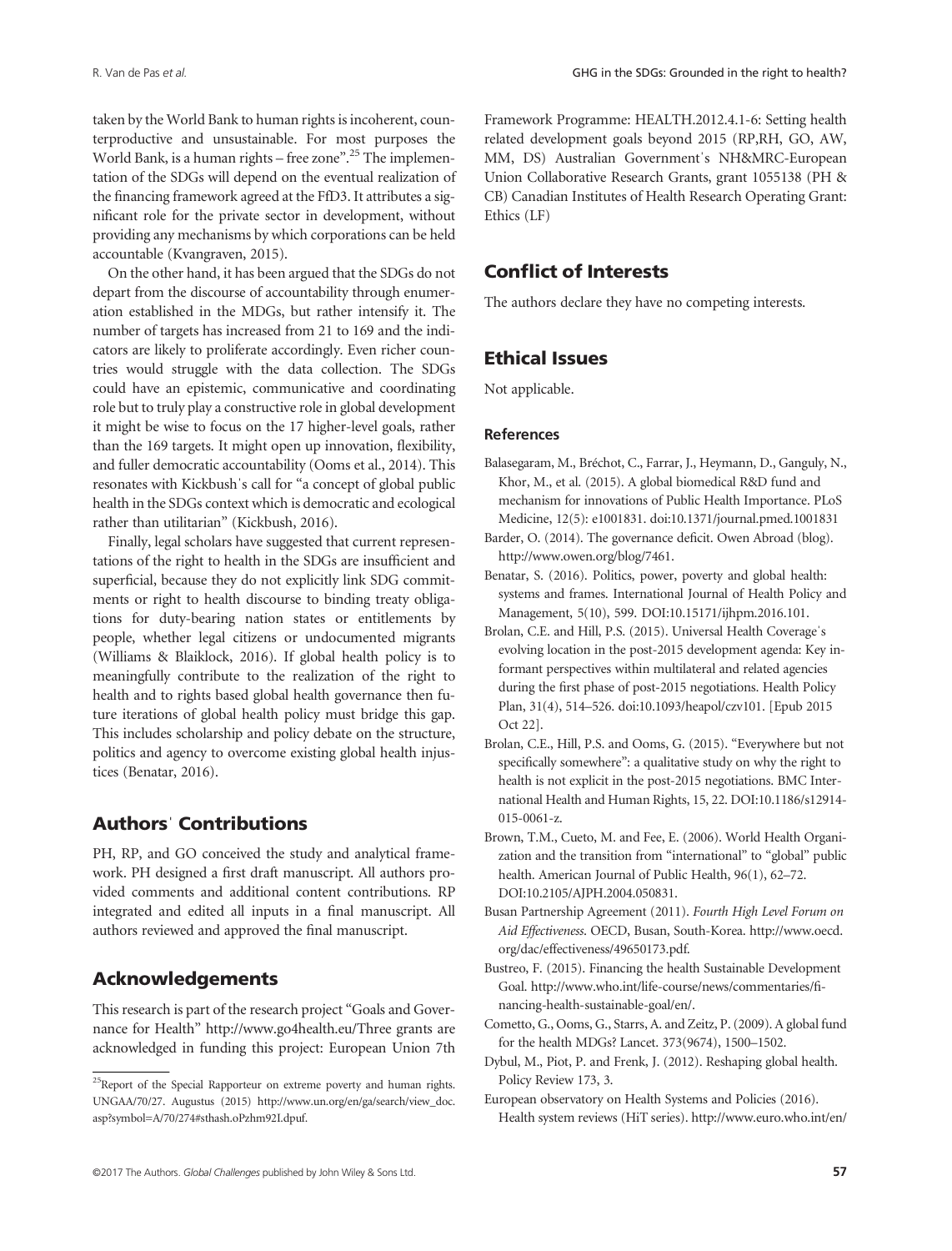[about-us/partners/observatory/publications/health-system-re](http://www.euro.who.int/en/about-us/partners/observatory/publications/health-system-reviews-hits)[views-hits](http://www.euro.who.int/en/about-us/partners/observatory/publications/health-system-reviews-hits).

Frenk, J. and Moon, S. (2013). Governance challenges in global health. The New England Journal of Medicine, 368(10), 936–942. DOI:[10.1056/NEJMra1109339.](http://doi.org/10.1056/NEJMra1109339)

Fidler, D.P. (2001). The globalization of public health: the first 100 years of international health diplomacy. Bulletin of the World Health Organization, 79(9), 842–849. DOI:10.1590/S0042- 96862001000900009.

Fidler, D.P. (2009). After the Revolution: Global Health Politics in a Time of Economic Crisis and Threatening Future Trends". Articles by Maurer Faculty. Paper 145. [http://www.repository.](http://www.repository.law.indiana.edu/facpub/145) [law.indiana.edu/facpub/145.](http://www.repository.law.indiana.edu/facpub/145)

Fidler, D.P. (2010). The Challenges of Global Health Governance. Working Paper. Council on Foreign Relations, New York, p.3. [http://i.cfr.org/content/publications/attachments/](http://i.cfr.org/content/publications/attachments/IIGG_WorkingPaper4_GlobalHealth.pdf) [IIGG\\_WorkingPaper4\\_GlobalHealth.pdf](http://i.cfr.org/content/publications/attachments/IIGG_WorkingPaper4_GlobalHealth.pdf).

Fried, L.P., Bentley, M.E., Buekens, P., Burke, D.S., Frenk, J.J., Klag, M.J. and Spencer, H.C. (2010). Global health is public health. The Lancet, 375(9714), 535–537. DOI[:10.1016/S0140-6736\(10\)](http://doi.org/10.1016/S0140-6736(10)60203-6) [60203-6.](http://doi.org/10.1016/S0140-6736(10)60203-6)

Global Burden of Disease Study 2013 Collaborators (2015). Global, regional, and national incidence, prevalence, and years lived with disability for 301 acute and chronic diseases and injuries in 188 countries, 1990-2013: a systematic analysis for the Global Burden of Disease Study 2013. The Lancet, 386(9995), 743–800. doi: 10.1016/S0140-6736(15)60692-4. [Epub 2015 Jun 7].

Global Policy Watch (2015). Civil Society Response to the Addis Ababa Action Agenda on Financing for Development 16 July, Addis Ababa, Bonn, Germany. [https://www.globalpolicywatch.org/](https://www.globalpolicywatch.org/blog/2015/07/16/civil-society-response-agenda-financing-development/) [blog/2015/07/16/civil-society-response-agenda-](https://www.globalpolicywatch.org/blog/2015/07/16/civil-society-response-agenda-financing-development/)financing[development/.](https://www.globalpolicywatch.org/blog/2015/07/16/civil-society-response-agenda-financing-development/)

Gostin, L.O. and Friedman, E.A. (2015). A retrospective and prospective analysis of the west African Ebola virus disease epidemic: robust national health systems at the foundation and an empowered WHO at the apex. The Lancet, 385(9980), 1902–1909. DOI:10.1016/S0140-6736(15)60644-4.

Gostin, L.O., Lucey, D. and Phelan, A. (2014). The Ebola epidemic: a global health emergency. The JAMA Network, 312(11), 1095–1096. [http://jamanetwork.com/journals/jama/fullarticle/](http://jamanetwork.com/journals/jama/fullarticle/1897089) [1897089.](http://jamanetwork.com/journals/jama/fullarticle/1897089) (accessed November 15, 2016).

Gostin, L.O. and Sridhar, D. (2014). Global health and the law. The New England Journal of Medicine, 370(18), 1732–1740. DOI:[10.1056/nejmra1314094#t=article.](http://doi.org/10.1056/nejmra1314094#t=article)

Gostin, L.O., Friedman, E.A., Buse, K., Waris, A., Mulumba, M., Joel, M., Dare, L., Dhai, A. and Sridhar, D. (2013). Towards a framework convention on global health. Bulletin of the World Health Organization, 91(10), 790–793. DOI:1BLT.12.11580/ BLT.12./BLT.12.114447.

Hale, T., Held, D. and Young, K. (2013). Gridlock: from self-reinforcing interdependence to second-order cooperation problems. Global Policy, 4(3), 223–235. DOI:10.1111/1758-5899.12068/full.

Hammonds, R., Ooms, G. and Vandenhole, W. (2012). Under the (legal) radar screen: global health initiatives and international

human rights obligations. BMC International Health and Human Rights, 12, 31. DOI: 10.1186/1472-698X-12-31.

Hill, P.S. (2011). Understanding global health governance as a complex adaptive system. Global Public Health, 6(6), 593–605. DOI:[10.1080/17441691003762108.](http://doi.org/10.1080/17441691003762108)

Hoffman, S.J. and Røttingen, J.-A. (2014). Split WHO in two: strengthening political decision-making and securing independent scientific advice. Public Health, 128(2), 188–194. DOI:10.1016/j.puhe.2013.08.021.

INDEPTH Network (2016). Better Health Information for Better Health Policy.<http://www.indepth-network.org>/

International Commission of Jurists (2012). Maastricht Principles on Extraterritorial Obligations of States in the area of Economic, Social and Cultural Rights, February (2012). Available from: [http://](http://www.maastrichtuniversity.nl/web/Institutes/MaastrichtCentreForHumanRights/MaastrichtETOPrinciples.htm) [www.maastrichtuniversity.nl/web/Institutes/MaastrichtCentreFor](http://www.maastrichtuniversity.nl/web/Institutes/MaastrichtCentreForHumanRights/MaastrichtETOPrinciples.htm) [HumanRights/MaastrichtETOPrinciples.htm](http://www.maastrichtuniversity.nl/web/Institutes/MaastrichtCentreForHumanRights/MaastrichtETOPrinciples.htm)

Kickbusch, I. (2006). Mapping the future of public health: action on global health. Canadian Journal of Public Health, 97(1), 6–8.

Kickbusch, I. (2013). A game change in global health: the best is yet to come. Public Health Reviews, 35(1), 2107–6952.

Kickbush, I. (2016). Global health governance challenges 2016–Are we ready? International Journal of Health Policy and Management 5(6), 349. DOI:[10.15171/ijhpm.2016.27.](http://doi.org/10.15171/ijhpm.2016.27)

Kickbush, I., Hein, W. and Silberschmidt, G. (2010). Addressing global health governance challenges through a new mechanism: the proposal for a Committee C of the World Health Assembly. The Journal of Law, Medicine & Ethics 38(3), 550–563. DOI:10.1111/j.1748-720X.2010.00511.x.

Kickbush, I. and Szabo, M.M.C. (2014). A new governance space for health. Global Health Action, 7. DOI:10.3402/gha.v7.23507.

Koplan, J.P., Bond, T.C., Merson, M.H., Reddy, K.S., Rodriquez, M.H., Sewankambo, N.K., Wasserheit, J.N. and for the Consortium of Universities for Global Health Executive Board (2009). Towards a common definition of global health. The Lancet, 373(9679), 1993–1995. DOI:10.1016/S0140-6736(09) 60332-9.

Kvangraven, I.H. (2015). Can development goals help development finance? If so, how? Available at: [https://www.globalpolicywatch.](https://www.globalpolicywatch.org/blog/2015/10/20/development-goals-help-finance/) [org/blog/2015/10/20/development-goals-help-](https://www.globalpolicywatch.org/blog/2015/10/20/development-goals-help-finance/)finance/.

Lloyd-Sherlock, P.G., Ebrahim, S., McKee, M. and Prince, M.J. (2016). Institutional ageism in global health policy. The BMJ, 354, i4514. DOI[:10.1136/bmj.i4514.](http://doi.org/10.1136/bmj.i4514)

Moon, S., Szlezák, N.A., Michaud, C.M., Jamison, D.T., Keusch, G.T., Clark, W.C. and Bloom Barry, R. (2010). The global health system: lessons for a stronger institutional framework. PLoS Med. 7(1), e1000193. DOI:10.1371/journal.pmed.1000193.

Murray, C.J.L., Vos, T., Lozano, R., Naghavi, M., Flaxman, A.D., Michaud, C., Ezzati, M., Shibuya, K., Salomon, J.A., Abdalla, S., Aboyans, V., Abraham, J., Ackerman, I., Aggarwal, R., Ahn, S.Y., Ali, M.K., AlMazroa, M.A., Alvarado, M., Anderson, H.R., Anderson, L.M., Andrews, K.G., Atkinson, C., Baddour, L.M.,

Bahalim, A.N., Barker-Collo, S., Barrero, L.H., Bartels, D.H.,

Basáñez, M.-G., Baxter, A., Bell, M.L., Benjamin, E.J., Bennett,

D., Bernabé, E., Bhalla, K., Bhandari, B., Bikbov, B., Abdulhak, A.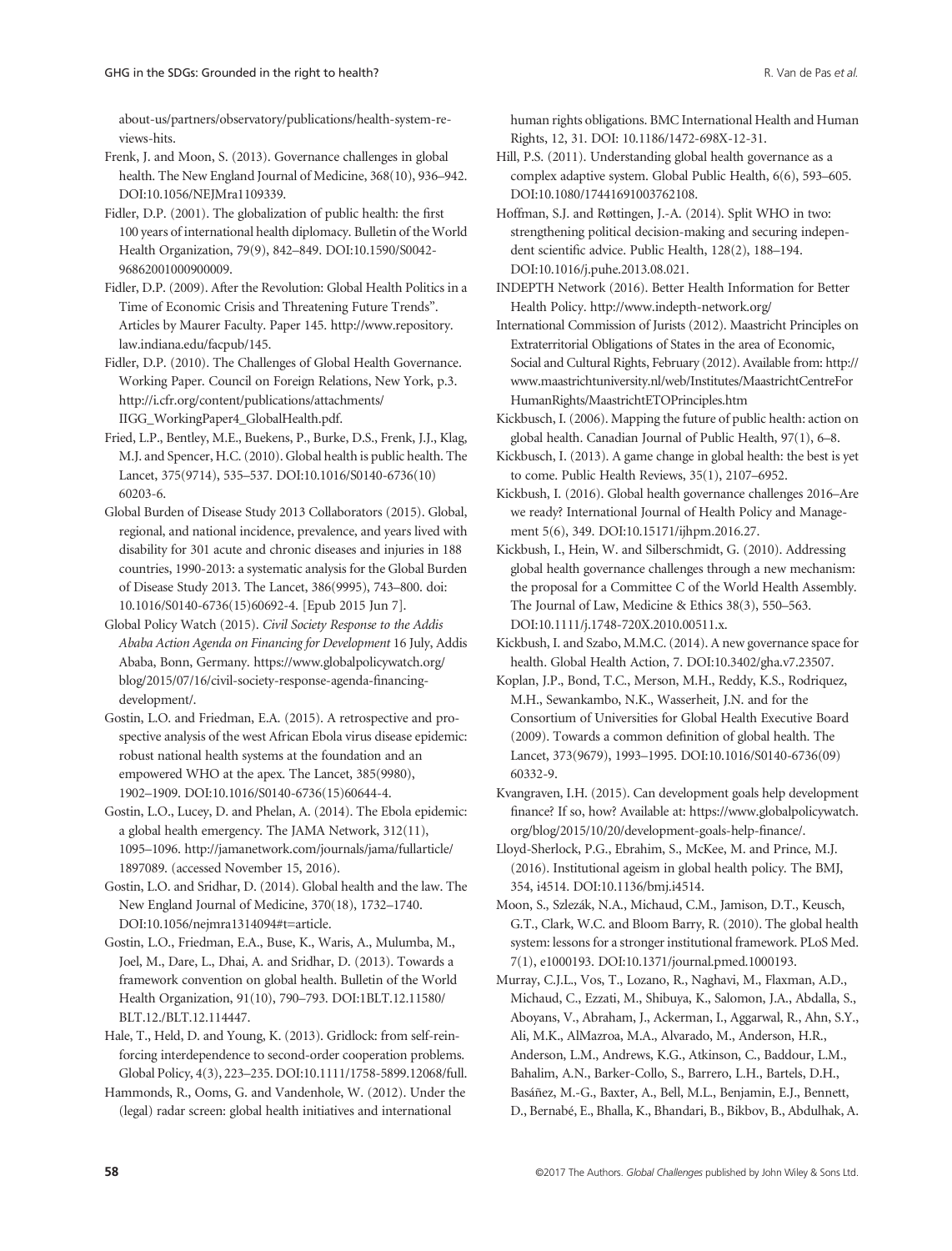B., Birbeck, G., Black, J.A., Blencowe, H., Blore, J.D., Blyth, F., Bolliger, I., Bonaventure, A., Boufous, S., Bourne, R., Boussinesq, M., Braithwaite, T., Brayne, C., Bridgett, L., Brooker, S., Brooks, P., Brugha, T.S., Bryan-Hancock, C., Bucello, C., Buchbinder, R., Buckle, G., Budke, C.M., Burch, M., Burney, P., Burstein, R., Calabria, B., Campbell, B., Canter, C.E., Carabin, H., Carapetis, J., Carmona, L., Cella, C., Charlson, F., Chen, H., Cheng, A.T.-A., Chou, D., Chugh, S.S., Coffeng, L.E., Colan, S.D., Colquhoun, S., Colson, K.E., Condon, J., Connor, M.D., Cooper, L.T., Corriere, M., Cortinovis, M., de Vaccaro, K.C., Couser, W., Cowie, B.C., Criqui, M.H., Cross, M., Dabhadkar, K.C., Dahiya, M., Dahodwala, N., Damsere-Derry, J., Danaei, G., Davis, A., De Leo, D., Degenhardt, L., Dellavalle, R., Delossantos, A., Denenberg, J., Derrett, S., Des Jarlais, D.C., Dharmaratne, S.D., Dherani, M., Diaz-Torne, C., Dolk, H., Dorsey, E.R., Driscoll, T., Duber, H., Ebel, B., Edmond, K., Elbaz, A., Ali, S.E., Erskine, H., Erwin, P.J., Espindola, P., Ewoigbokhan, S.E., Farzadfar, F., Feigin, V., Felson, D.T., Ferrari, A., Ferri, C.P., Fèvre, E.M., Finucane, M.M., Flaxman, S., Flood, L., Foreman, K., Forouzanfar, M.H., Fowkes, F.G.R., Fransen, M., Freeman, M.K., Gabbe, B.J., Gabriel, S.E., Gakidou, E., Ganatra, H.A., Garcia, B., Gaspari, F., Gillum, R.F., Gmel, G., Gonzalez-Medina, D., Gosselin, R., Grainger, R., Grant, B., Groeger, J., Guillemin, F., Gunnell, D., Gupta, R., Haagsma, J., Hagan, H., Halasa, Y.A., Hall, W., Haring, D., Haro, J.M., Harrison, J.E., Havmoeller, R., Hay, R.J., Higashi, H., Hill, C., Hoen, B., Hoffman, H., Hotez, P.J., Hoy, D., Huang, J.J., Ibeanusi, S.E., Jacobsen, K.H., James, S.L., Jarvis, D., Jasrasaria, R., Jayaraman, S., Johns, N., Jonas, J.B., Karthikeyan, G., Kassebaum, N., Kawakami, N., Keren, A., Khoo, J.-P., King, C. H., Knowlton, L.M., Kobusingye, O., Koranteng, A., Krishnamurthi, R., Laden, F., Lalloo, R., Laslett, L.L., Lathlean, T., Leasher, J.L., Lee, Y.Y., Leigh, J., Levinson, D., Lim, S.S., Limb, E., Lin, J.K., Lipnick, M., Lipshultz, S.E., Liu, W., Loane, M., Ohno, S.L., Lyons, R., Mabweijano, J., MacIntyre, M.F., Malekzadeh, R., Mallinger, L., Manivannan, S., Marcenes, W., March, L., Margolis, D.J., Marks, G.B., Marks, R., Matsumori, A., Matzopoulos, A., Mayosi, B.M., McAnulty, J.H., McDermott, M. M., McGill, N., McGrath, J., Medina-Mora, M.E., Meltzer, M., Memish, Z.A., Mensah, G.A., Merriman, T.R., Meyer, A.-C., Miglioli, V., Miller, M., Miller, T.R., Mitchell, P.B., Mock, C., Mocumbi, A.O., Moffitt, T.E., Mokdad, A.A., Monasta, L., Montico, M., Moradi-Lakeh, M., Moran, A., Morawska, L., Mori, R., Murdoch, M.E., Mwaniki, M.K., Naidoo, K., Nair, M.N., Naldi, L., Narayan, K.M.V., Nelson, P.K., Nelson, R.G., Nevitt, M.C., Newton, C.R., Nolte, S., Norman, P., Norman, R., OˈDonnell, M., OˈHanlon, S., Olives, C., Omer, S.B., Ortblad, K., Osborne, R., Ozgediz, D., Page, A., Pahari, B., Pandian, J.D., Rivero, A.P., Patten, S.B., Pearce, N., Padilla, R.P., Perez-Ruiz, F., Perico, N., Pesudovs, K., Phillips, D., Phillips, M.R., Pierce, K., Pion, S., Polanczyk, G.V., Polinder, S., Pope, C.A. III, Popova, S., Porrini, E., Pourmalek, F., Prince, M., Pullan, R.L., Ramaiah, K. D., Ranganathan, D., Razavi, H., Regan, M., Rehm, J.T., Rein, D. B., Remuzzi, G., Richardson, K., Rivara, F.P., Roberts, T., Robinson, C., De Leòn, F.R., Ronfani, L., Room, R., Rosenfeld, L.C., Rushton, L., Sacco, R.L., Saha, S., Sampson, U., Sanchez-Riera, L., Sanman, E., Schwebel, D.C., Scott, J.G., Segui-Gomez, M., Shahraz, S., Shepard, D.S., Shin, H., Shivakoti, R., Silberberg, D., Singh, D., Singh, G.M., Singh, J.A., Singleton, J., Sleet, D.A., Sliwa, K., Smith, E., Smith, J.L., Stapelberg, N.J.C., Steer, A., Steiner, T., Stolk, W.A., Stovner, L.J., Sudfeld, C., Syed, S., Tamburlini, G., Tavakkoli, M., Taylor, H.R., Taylor, J.A., Taylor, W.J., Thomas, B., Thomson, W.M., Thurston, G.D., Tleyjeh, I. M., Tonelli, M., Towbin, J.A., Truelsen, T., Tsilimbaris, M.K., Ubeda, M.K., Undurraga, E.A., van der Werf, M.J., van Os, J., Vavilala, M.S., Venketasubramanian, N., Wang, M., Wang, W., Watt, K., Weatherall, D.J., Weinstock, M.A., Weintraub, R., Weisskopf, M.G., Weissman, M.M., White, R.A., Whiteford, H., Wiebe, N., Wiersma, S.T., Wilkinson, J.D., Williams, H.C., Williams, S.R.M., Witt, E., Wolfe, F., Woolf, A.D., Wulf, S., Yeh, P.- H., Zaidi, A.K.M., Zheng, Z.-J., Zonies, D. and Lopez, A.D. (2013). Disability-adjusted life years (DALYs) for 291 diseases and injuries in 21 regions, 1990–2010: a systematic analysis for the Global Burden of Disease Study 2010. The Lancet, 380(9859), 2197–2223. DOI:10.1016/S0140-6736(12)61689-4.

- Nagel, T. (2005). The problem of global justice. Philosophy & Public Affairs, 33(2), 113–147. DOI[:10.1111/j.1088-4963.2005.00027.x/](http://doi.org/10.1111/j.1088-4963.2005.00027.x/full) [full.](http://doi.org/10.1111/j.1088-4963.2005.00027.x/full)
- Ooms, G., Brolan, C., Eggermont, N., Eide, A., Flores, W., Forman, L., Friedman, E.A., Gebauer, T., Gostin, L.O., Hill, P.S., Hussain, S., McKee, M., Mulumba, M., Siddiqui, F., Sridhar, D., van Leemput, L., Waris, A. and Jahn, A. (2013). Universal health coverage anchored in the right to health. Bulletin of the World Health Organization, 91(1), 2–2a. DOI:1BLT.12.11580/ BLT.12.115808. Accessed on November 15, 2016.
- Ooms, G., Latif, L.A., Waris, A., Brolan, C.E., Hammonds, R., Friedman, E.A., Mulumba, M. and Forman, L. (2014). Is universal health coverage the practical expression of the right to health care? BMC International Health and Human Rights, 14, 3. [http://bmcinthealthhumrights.biomedcentral.](http://bmcinthealthhumrights.biomedcentral.com/articles/10.1186/1472-698X-14-3) [com/articles/10.1186/1472-698X-14-3](http://bmcinthealthhumrights.biomedcentral.com/articles/10.1186/1472-698X-14-3) (accessed November 15, 2016).
- Ooms, G., Forman, L., Williams, O.D. and Hill, P.S. (2014). Could international compulsory licensing reconcile tiered pricing of pharmaceuticals with the right to health? BMC International Health and Human Rights, 14, 37. [http://bmcinthealthhumrights.](http://bmcinthealthhumrights.biomedcentral.com/articles/10.1186/s12914-014-0037-4) [biomedcentral.com/articles/10.1186/s12914-014-0037-4](http://bmcinthealthhumrights.biomedcentral.com/articles/10.1186/s12914-014-0037-4) (accessed November 15, 2016).
- Ottersen, O.P., Dasgupta, J., Blouin, C., Buss, P., Chongsuvivatwong, V., Frenk, J., Fukuda-Parr, S., Gawanas, B.P., Giacaman, R., Gyapong, J., Leaning, J., Marmot, M., McNeill, D., Mongella, G.I., Moyo, N., Møgedal, S., Ntsaluba, A., Ooms, G., Bjertness, E., Lie, A.L., Moon, S., Roalkvam, S., Sandberg, K.I. and Scheel, I.B. (2014). The political origins of health inequity: prospects for change. The Lancet, 383(9917), 630–667. DOI:[10.1016/](http://doi.org/10.1016/S0140-6736(13)62407-1) [S0140-6736\(13\)62407-1.](http://doi.org/10.1016/S0140-6736(13)62407-1)
- Revelo, J.L. (2016). How should we measure access to health care? Devex. [https://www.devex.com/news/how-should-we-measure](https://www.devex.com/news/how-should-we-measure-access-to-health-care-87862#.VuLZBX-DezM.twitter)[access-to-health-care-87862#.VuLZBX-DezM.twitter](https://www.devex.com/news/how-should-we-measure-access-to-health-care-87862#.VuLZBX-DezM.twitter).